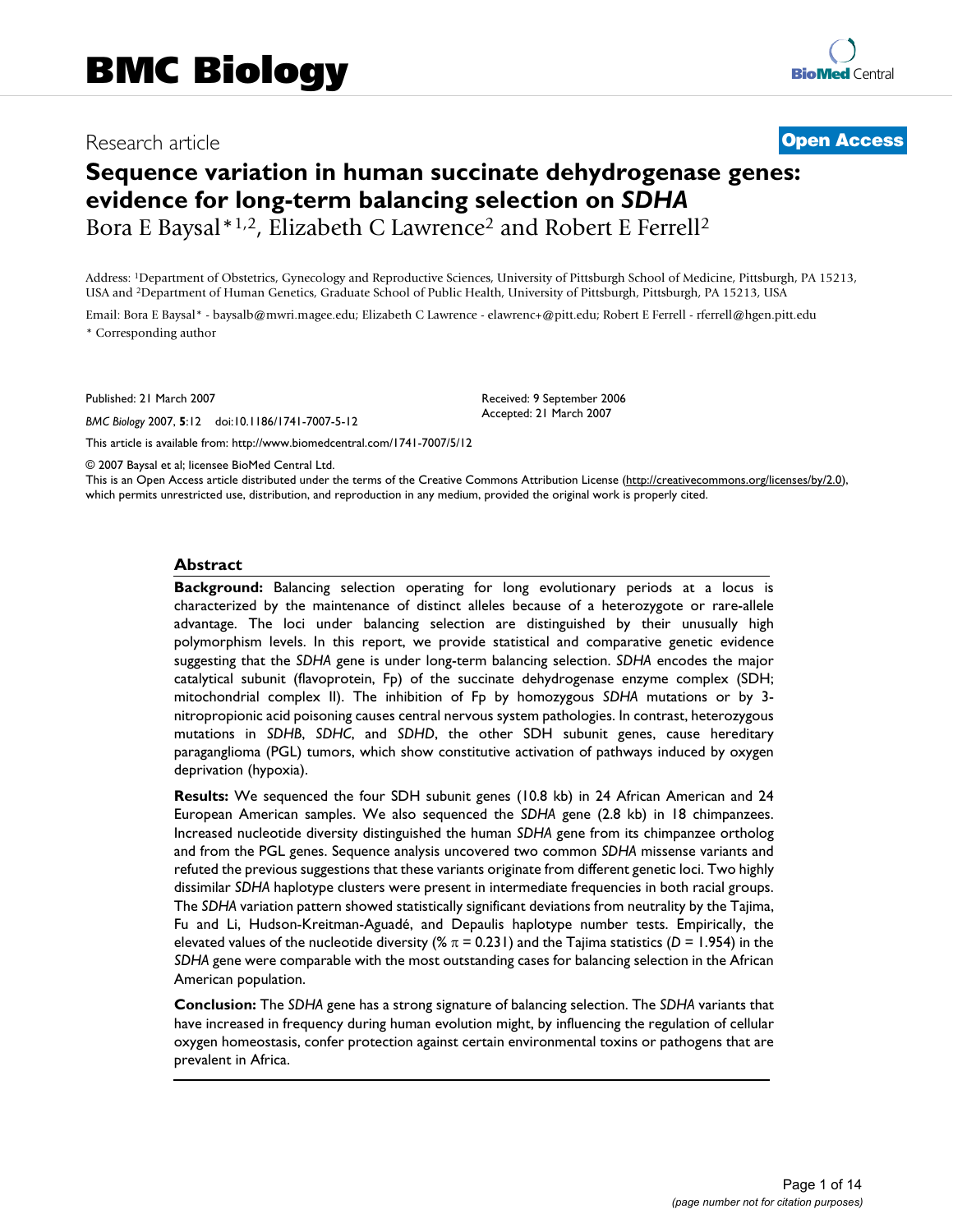# **Background**

Succinate dehydrogenase (SDH; mitochondrial complex II) is an essential enzyme complex that has dual roles in the Krebs cycle and the electron transport chain (ETC) in mitochondria [1]. SDH is composed of four subunits encoded by the nuclear genes *SDHA*, *SDHB*, *SDHC*, and *SDHD*. *SDHA* at chromosome band 5p15 and *SDHB* at chromosome band 1p35 encode the two catalytical hydrophilic subunits flavoprotein (Fp; 70 kDa) and ironsulfur (Ip; 35 kDa), respectively. *SDHC* at chromosome band 1q23 and *SDHD* at chromosome 11q23 encode the two membrane-spanning hydrophobic subunits, cybL (15 kDa) and cybS (12 kDa), respectively. The *SDHA, SDHB, SDHC*, and *SDHD* gene products are encoded by 15, 8, 6, and 4 exons, which span genomic distances of ~38 kb, 35 kb, 50 kb. and 10 kb, respectively [2,3].

The identification of the *SDHD* subunit gene as the hereditary paraganglioma type 1 locus (PGL1) has uncovered unexpected links between SDH and tumor susceptibility, and highlighted the role of mitochondria in cancer [4]. Since then, mutations in *SDHB*, *SDHC*, and *SDHD* subunit genes (PGL genes) have been established as an important cause of sporadic and familial paragangliomas [5-10]. The paraganglia specificity of PGL tumors [4] and data from global gene-expression analysis [11], cell biology [12], animal-model studies [13], and gene-environment interaction and population genetics [14] support the hypothesis that constitutive hypoxic stimulation underlies the pathogenesis of PGL.

The role of SDH in disease pathogenesis has been implicated independently through a series of studies on a widely distributed plant and fungal neurotoxin, 3-nitropropionic acid (3-NPA)[15]. Acute food poisoning with 3-NPA, which can lead to central nervous system defects with lifelong disability and to mortality in  $\sim$ 10% of the cases, have been associated with consumption of moldy sugarcanes in China [16]. The neurodegeneration induced by 3-NPA poisoning often involves the basal ganglia, hippocampus, spinal tracts, and peripheral nerves, and the symptoms mimic those of Huntington's disease [17]. 3- NPA irreversibly inhibits SDH, owing to the similarity of the chemical structures of 3-NPA to succinate [18]. It has been suggested that 3-NPA may form a covalent adduct with an arginine residue at amino acid position 345 in the active site of the Fp subunit [19].

Surprisingly, mutations in the major catalytical subunit *SDHA* have yet to be associated with PGL. Although homozygous mutations in *SDHA* have been found in Leigh syndrome [20], a severe neurodegenerative disorder of childhood, and with neuromusculopathies, no genetic link between *SDHA* and paraganglioma susceptibility has ever been established. Current biochemical knowledge on

SDH provides very few clues for the phenotypic dichotomy arising from the germline subunit gene mutations. *SDHA* and *SDHB* subunits encode the two physicallyinteracting catalytical subunits, so it is surprising that their mutations would have such different phenotypic consequences [21]. Recently, after identifying cDNA sequences encoding a missense Fp variant containing the Y629F and V657I polymorphisms, Tomitsuka et al [22,23] proposed that distinct genetic loci encode two Fp variants, namely type I and type II. They reached this conclusion after observing tissue-specific and cell line-specific differential expression of the cDNA variants and PCR amplification from genomic DNA of processed *SDHA* gene fragments that lacked introns (i.e, a functional *SDHA* retrogene). However, the genomic location of the retrogene that was proposed to encode the second *SDHA* gene could not be determined. A retrogene for *SDHA* is not present in the human genome, according to the March 2006 assembly in The UCSC database. [24] Finally, Briere et al [25] showed the presence of the missense *SDHA* variants in several different cell types and assumed that these variants originate from two different genes, although they provided no experimental or bioinformatic evidence for the genomic presence of a second *SDHA* locus. Briere et al [25] suggested that the presence of two *SDHA* genes in paraganglia prevents tumorigenesis. If Fp were encoded by two different loci, this would indeed have provided a simple explanation for why *SDHA* mutations would not be associated with PGL susceptibility.

An alternative approach to gain insights into gene function involves analysis of sequence variation in the population. To date, no study has systematically addressed the variation patterns in the SDH subunit genes in normal subjects from different racial or ethnic groups. To gain further insights into the multiple roles of SDH in disease predisposition and to help to integrate the seemingly disparate phenotypic consequences of SDH subunit defects, we examined sequence variation in the complete coding and partial flanking intronic sequences of the four SDH subunit genes in 24 samples from an African American population and 24 samples from a white population. These analyses uncovered an unexpected degree of nucleotide diversity in the *SDHA* gene.

## **Results**

## *Sequence variants in the SDH subunit genes*

Using PCR, each coding exon and the flanking introns of the four SDH subunit genes in 24 European American and 24 African American samples were amplified, and were then sequenced. In total, 3828 coding and 7013 non-coding nucleotides were sequenced for each sample, and 52 polymorphisms were detected (Table 1). The heterozygous frequencies of all variants were consistent with Hardy-Weinberg expectations ( $p > 0.01$ ) in both sets of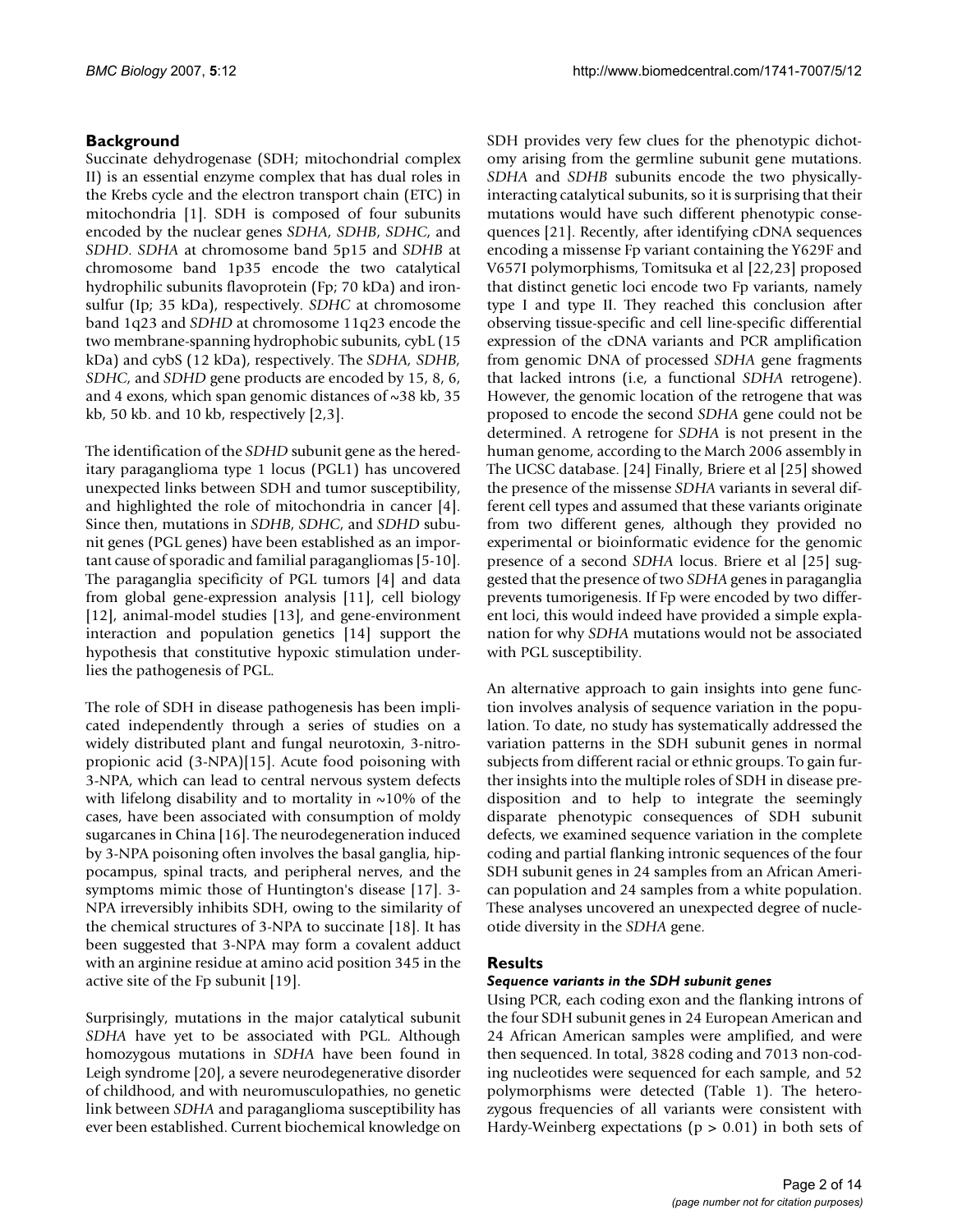samples. Except for two non-coding indels in *SDHA* and one in *SDHC*, all variants were single nucleotide polymorphisms (SNPs) involving base replacements. A full list of the identified sequence variants is provided in Additional File 1 and has also been submitted to the SDH mutation database [26]. *SDHA* variant density was 2.6-fold and 2.3 fold higher in the coding and non-coding regions, respectively, than the average of 106 genes [27]. The minor allele frequencies of all variants are shown in Figure 1.

# *Nucleotide diversity in SDH subunit genes*

We calculated the nucleotide diversity in SDH subunit genes using the population genetic parameters  $\pi$  and  $\theta$ . (Table 2). As expected, all diversity indices were higher in the African American samples. The nucleotide diversity (%) in the total sample set was low at the PGL genes: *SDHB*  $(\pi = 0.008)$ , *SDHC*  $(\pi = 0.065)$ , and *SDHD*  $(\pi = 0.008)$ 0.044). In contrast, the nucleotide diversity of the *SDHA* gene ( $\pi$  = 0.199%) was 5.1-fold higher than the average of the PGL genes and 3.4-fold higher than the average ( $\pi$  = 0.058%) of 292 autosomal genes [28]. The  $\theta_{\rm s}$  and  $\pi$  estimates of nucleotide diversities were similar for the membrane-spanning subunits *SDHC* and *SDHD*, but differed substantially for the two catalytic subunits. Whereas the  $\pi$ estimate was  $\sim$ 1.6-fold higher than  $\theta_s$  for the *SDHA* gene, consistent with the enrichment of alleles with intermediate frequencies, the  $\theta_s$  estimate was ~4-fold higher for the *SDHB* gene, indicating the very low frequency of the allelic variants. For comparison, 90% of the genes in a recent survey had  $\theta_{s}$  estimates higher than the  $\pi$  estimates [28], indicating an abundance of rare alleles, which is thought to be a result of recent population expansion in humans.  $F_{ST}$  statistics provided statistically significant evidence of population differentiation between the two racial groups for the *SDHA*, *SDHC*, and *SDHD* genes, but not for the *SDHB* gene (Table 2). This was attributable to the very low frequencies and the absence of *SDHB* allelic variants in the African American and European American samples, respectively.

# *Comparison of the human and chimpanzee* **SDHA** *genes for sequence diversity*

To test whether high nucleotide diversity also characterizes the chimpanzee *SDHA* gene, we used the human PCR primers to amplify and sequence 18 unrelated chimpanzee samples. We obtained high-quality sequences for exons 3–6, 8, 12, 13, and 15, which together comprise a total genomic sequence size of 2832 bp (Table 1). We identified one silent exonic and seven intronic fixednucleotide differences between the human and chimpanzee *SDHA* genes (Additional file 2), corresponding to a substitution rate of 0.28%. The nucleotide substitution rate in *SDHA* is lower than the average of 127 known genes (0.75%) that were recently sequenced in human and chimpanzee [29]. The chimpanzee *SDHA* gene has 10 polymorphic variants, compared with 21 in the human gene in the same region, and showed  $\sim$ 2.9-fold lower nucleotide diversity  $(\pi)$  than the human gene (Table 3). Furthermore,  $\theta_{s}$  and  $\pi$  estimates of nucleotide diversities were similar in the chimpanzee, consistent with neutral expectations. These findings indicate that the mutation rate in *SDHA* is not inherently high and that the increased nucleotide diversity in the human gene must have occurred after the split of the two species from their common ancestor 5–6 million years ago.

# *Tests of neutrality*

We employed three commonly used tests (the Tajima *D* tests and the Fu and Li *D\** and *F\** tests) to identify departures of the allelic distributions from neutral expectations. None of the PGL genes showed statistically significant departures from neutrality in samples from either racial group (Table 4). In contrast, the allelic distribution of the *SDHA* gene showed positive test values at statistically significant levels in both racial samples (Table 5). Notably, the neutrality statistics were supportive of balancing selection on *SDHA* despite the presence of six singleton variants in the African American samples and one singleton variant in the European American samples (Additional file 1). To obtain a clearer picture of the departure of *SDHA* allelic distributions from neutral expectations, we analyzed non-coding, coding, synonymous, and non-synonymous variants separately (Table 5). Nominally significant departures from neutrality were obtained in seven of the nine test statistics for the non-coding variants, although the *SDHA* coding region variation was also suggestive of an excess of variants in intermediate frequencies in the African American samples.

| Gene            | No. of coding base<br>pairs sequenced | No. of synonymous<br>variants | No. of non-<br>synonymous variants | No. of non-coding<br>base pairs sequenced | No. of non-coding<br>variants |
|-----------------|---------------------------------------|-------------------------------|------------------------------------|-------------------------------------------|-------------------------------|
| <b>SDHA</b>     | 1995                                  |                               |                                    | 3 2 7 5                                   | 21                            |
| <b>SDHB</b>     | 843                                   |                               |                                    | 879                                       |                               |
| <b>SDHC</b>     | 510                                   |                               | 0                                  | 1303                                      |                               |
| <b>SDHD</b>     | 480                                   |                               | 0                                  | 1556                                      |                               |
| Chimpanzee SDHA | 1119                                  |                               | 0                                  | 1713                                      |                               |

**Table 1: Summary of variants in SDH subunit genes**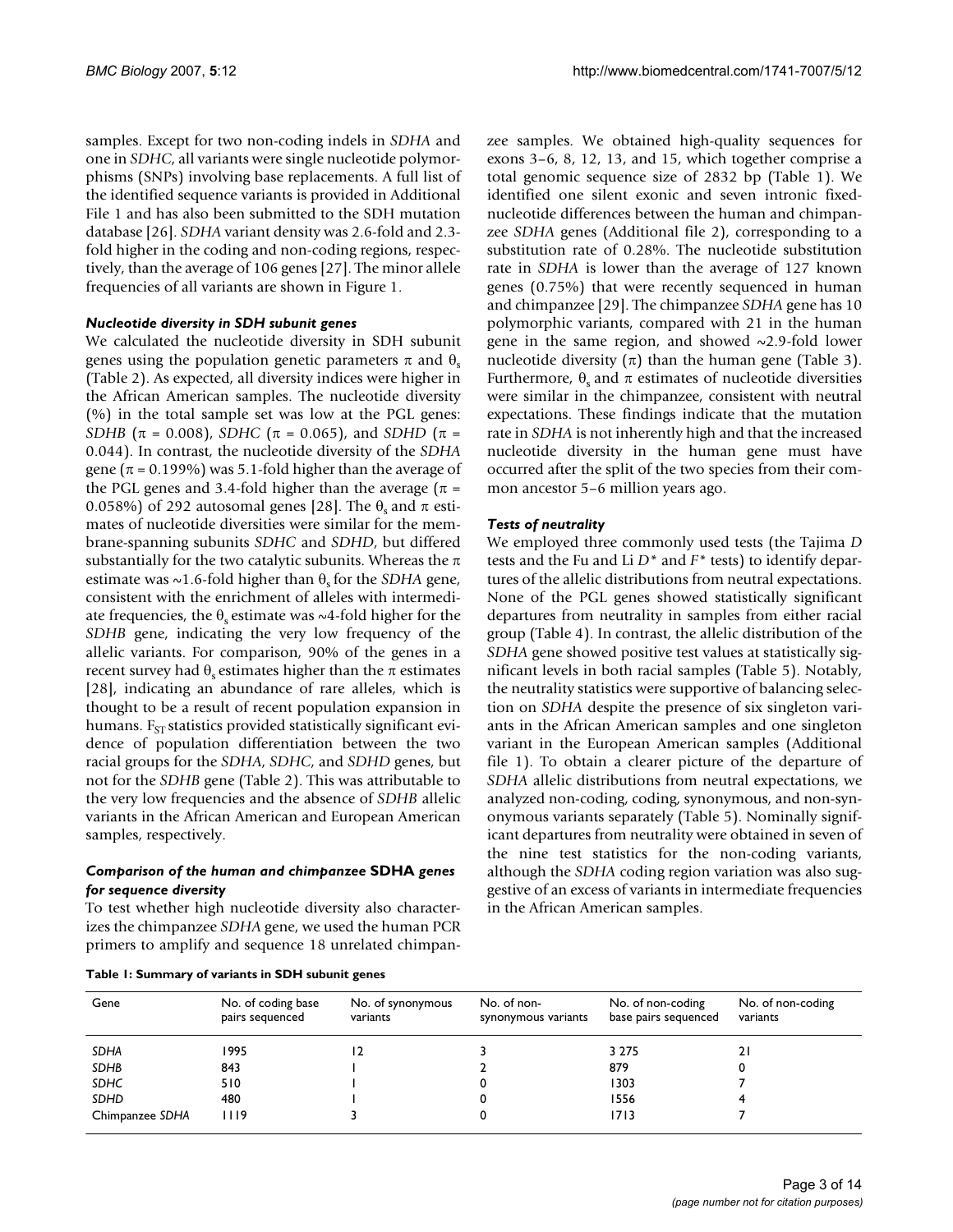

## Minor allele frequency of each **Figure 1** SDH subunit variant (also see Additional Table 1) is shown

**Minor allele frequency of each SDH subunit variant (also see Additional Table 1) is shown**. Filled vertical bars refer to African American, unfilled vertical bars refer to European American samples. Synonymous and non-synonymous coding variants are marked by S and NS, respectively. ID refers to insertion/deletion polymorphisms.

To test whether the level of silent diversity in *SDHA* correlates with level of divergence between human and chimpanzee, as predicted by the neutral theory, we used the Hudson-Kreitman-Aguadé (HKA) test. Sequence data from four loci that were assumed to be evolving neutrally were used for comparison. These loci include non-coding regions on chromosome bands 1q24 [30], 22q11 [31], and Xq13.3 [32] and the promoter region of β-globin at 11p15 [33]. Locus-by-locus comparison provided statistical significance in two of the four tests, suggesting increased diversity in *SDHA* relative to these two loci (Additional file 3). To further address whether the *SDHA* variation pattern is unusual when information from the comparison loci is jointly used, we used a recently developed maximum-likelihood-ratio test [34]. The likelihood of two models were compared; the first assumes that all five loci evolve neutrally, whereas the other assumes that *SDHA* is subject to selection while the other four loci

evolve neutrally. The model assuming selection on *SDHA* was statistically supported over the model of neutrality (*p*  $= 5.3 \times 10^{-3}$ ; Table 6). These results further support the hypothesis that increased nucleotide diversity in *SDHA* is maintained by balancing selection.

### *Empirical assessment of neutrality in SDH subunit genes*

Because population history plays an important role in shaping the variation patterns in the genome, we sought to assess whether the nucleotide diversity of complex II genes were unusual compared with other genes across the genome. We used the summary statistics for Tajima's *D* test and nucleotide diversity of 282 genes listed in the SeattleSNP database for comparison. When compared with the database genes, the statistics for nucleotide diversity and Tajima's *D* were not outstanding for any of the complex II genes in the European American samples or for the *SDHC* and *SDHD* genes in the African American sam-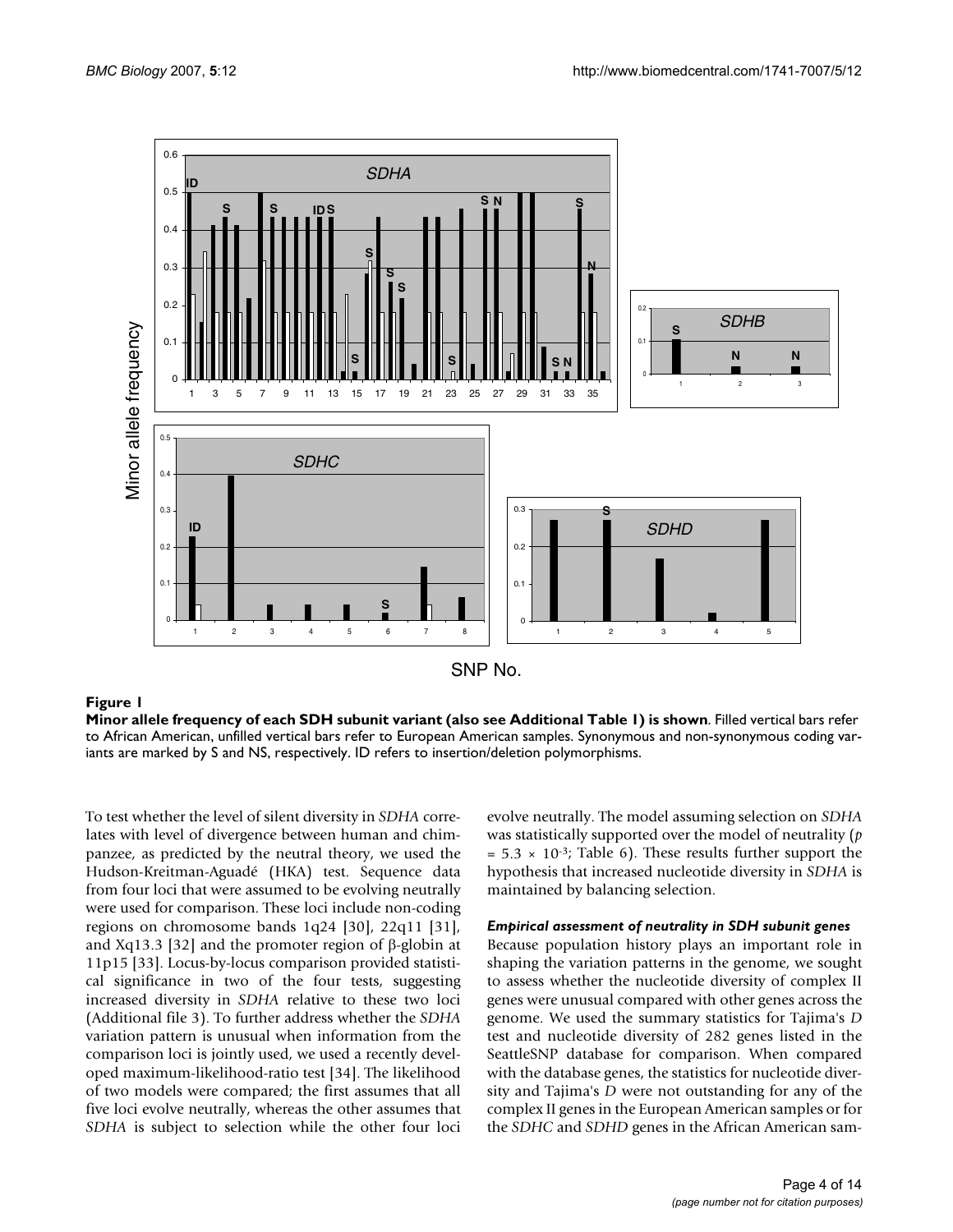| Locus       | Length $(bp)^*$ | Population | Sample size $(n)$ <sup>+</sup> | St | Gene diversity ±<br>SD | Nucleotide<br>diversity, %<br>$(\theta \pm SD)$ | Nucleotide<br>diversity, %<br>$(\pi \pm SD)$ | $F_{ST}$ (P§) |
|-------------|-----------------|------------|--------------------------------|----|------------------------|-------------------------------------------------|----------------------------------------------|---------------|
|             |                 |            |                                |    |                        |                                                 |                                              |               |
| <b>SDHA</b> | 5270            | AA         | 24                             | 35 | $0.974 \pm 0.010$      | $0.141 \pm 0.045$                               | $0.231 \pm 0.118$                            | 0.093(0.012)  |
|             |                 | EA         | 24                             | 27 | $0.903 \pm 0.030$      | $0.107 \pm 0.036$                               | $0.147 \pm 0.077$                            |               |
|             |                 | All        | 48                             | 36 | $0.964 \pm 0.009$      | $0.126 \pm 0.037$                               | $0.199 \pm 0.101$                            |               |
| <b>SDHB</b> | 1722            | AA         | 24                             | 3  | $0.231 \pm 0.078$      | $0.039 \pm 0.024$                               | $0.016 \pm 0.019$                            | 0.061(0.113)  |
|             |                 | EA         | 24                             | 0  | 0                      | 0                                               | 0                                            |               |
|             |                 | All        | 48                             | 3  | $0.120 \pm 0.045$      | $0.034 \pm 0.021$                               | $0.008 \pm 0.013$                            |               |
| SDHC        | 1813            | AA         | 24                             | 8  | $0.680 \pm 0.060$      | $0.086 \pm 0.040$                               | $0.103 \pm 0.067$                            | $0.176(-0)$   |
|             |                 | EA         | 24                             | 2  | $0.082 \pm 0.053$      | $0.012 \pm 0.012$                               | $0.013 \pm 0.017$                            |               |
|             |                 | All        | 48                             | 8  | $0.441 \pm 0.061$      | $0.075 \pm 0.033$                               | $0.065 \pm 0.046$                            |               |
| SDHD        | 2036            | AA         | 24                             | 5  | $0.609 \pm 0.063$      | $0.055 \pm 0.028$                               | $0.077 \pm 0.052$                            | $0.234(-0)$   |
|             |                 | EA         | 24                             | 0  | 0                      | 0                                               | 0                                            |               |
|             |                 | All        | 48                             | 5  | $0.361 \pm 0.059$      | $0.048 \pm 0.024$                               | $0.044 \pm 0.034$                            |               |

| Table 2: Sequence diversity in succinate dehydrogenase subunit genes |  |  |  |  |  |  |  |
|----------------------------------------------------------------------|--|--|--|--|--|--|--|
|----------------------------------------------------------------------|--|--|--|--|--|--|--|

AA, African American samples; EA, European American samples; SD, standard deviation.

\*Includes coding and non-coding sequences.

†Number of unrelated subjects.

‡Number of segregating sites.

§*p* value for population genetic structure between AA and EA.

ples. However, the *SDHA* nucleotide diversity was higher than that of 279 ( $p < 0.015$ ) of the genes and the Tajima *D* statistic was higher than that of 281 ( $p < 0.0036$ ) of the genes in the African American samples (Figure 2). In contrast, *SDHB* had less sequence diversity than 280 of the SeattleSNP genes (*p* < 0.011) in the African American samples. A recent analysis of 151 loci in the SeattleSNP set has indicated that the *D* statistic of the *ABO* locus (*D* = 1.58) retains its significance in an African American population under several demographic scenarios [35]. Because the magnitude of *D* in *SDHA* in our African American samples (*D* = 1.95) is higher than that in the *ABO* locus (Figure 2), it is likely that the statistical support for balancing selection on *SDHA* would be retained by different population histories. In summary, the departure of *SDHA* allelic distribution from neutral expectations is empirically supported in the African American samples, consistent with a balancing selection mechanism.

### *Haplotype structures of the SDH subunit genes*

Haplotypes, haplotype-block structures and the tagging SNPs for each block were inferred using the web-based

HAP software (see methods). As expected, the haplotypes were more variable in the African American than in the European American samples. The *SDHA* haplotype variation could be defined by 6 haplotype blocks and 13 tagging SNPs in the African American samples but only by 3 haplotype-blocks and 5 tagging SNPs in the European American samples (Additional file 1). In contrast, haplotype variation in the PGL genes could be defined by single-haplotype blocks. The most common haplotype accounted for ~99% of the haplotypes of the PGL genes in the European American samples (Additional file 4). Similarly, the most common haplotype and its 1-nucleotide neighbors covered ~98%, 79% and 73% of the variation in the *SDHB*, *SDHC*, and *SDHD* genes, respectively, in the African American samples.

The commonness of a single haplotype and its 1-nucleotide neighbors in the PGL genes was in stark contrast to the presence of two common but highly dissimilar haplotypes in *SDHA* in both racial groups. The two most common *SDHA* haplotypes, A1 and A2, accounted for ∼19%  $(17/90)$  and ~9%  $(8/90)$  of all haplotype diversity, respec-

**Table 3: Sequence diversity in the human and chimpanzee** *SDHA* **genes**

| <b>Species</b> | Length<br>(bp) | Sample size $S^*$<br>(n) |     | Nucleotide diversity,<br>% $(\theta, \pm SD^c)$ | Nucleotide diversity,<br>% ( $\pi \pm SD$ ) |  |
|----------------|----------------|--------------------------|-----|-------------------------------------------------|---------------------------------------------|--|
| Human          | 2832           |                          |     |                                                 |                                             |  |
| AA             |                | 23                       | 20  | $0.153 \pm 0.054$                               | $0.279 \pm 0.147$                           |  |
| EA             |                | 22                       | 16. | $0.122 \pm 0.046$                               | $0.168 \pm 0.093$                           |  |
| All            |                | 45                       | 21  | $0.139 \pm 0.045$                               | $0.238 \pm 0.125$                           |  |
| Chimpanzee     | 2832           | 18                       | 10  | $0.077 \pm 0.033$                               | $0.082 \pm 0.051$                           |  |

AA, African American samples; EA, European American samples; SD, standard deviation.

\*Number of segregating sites.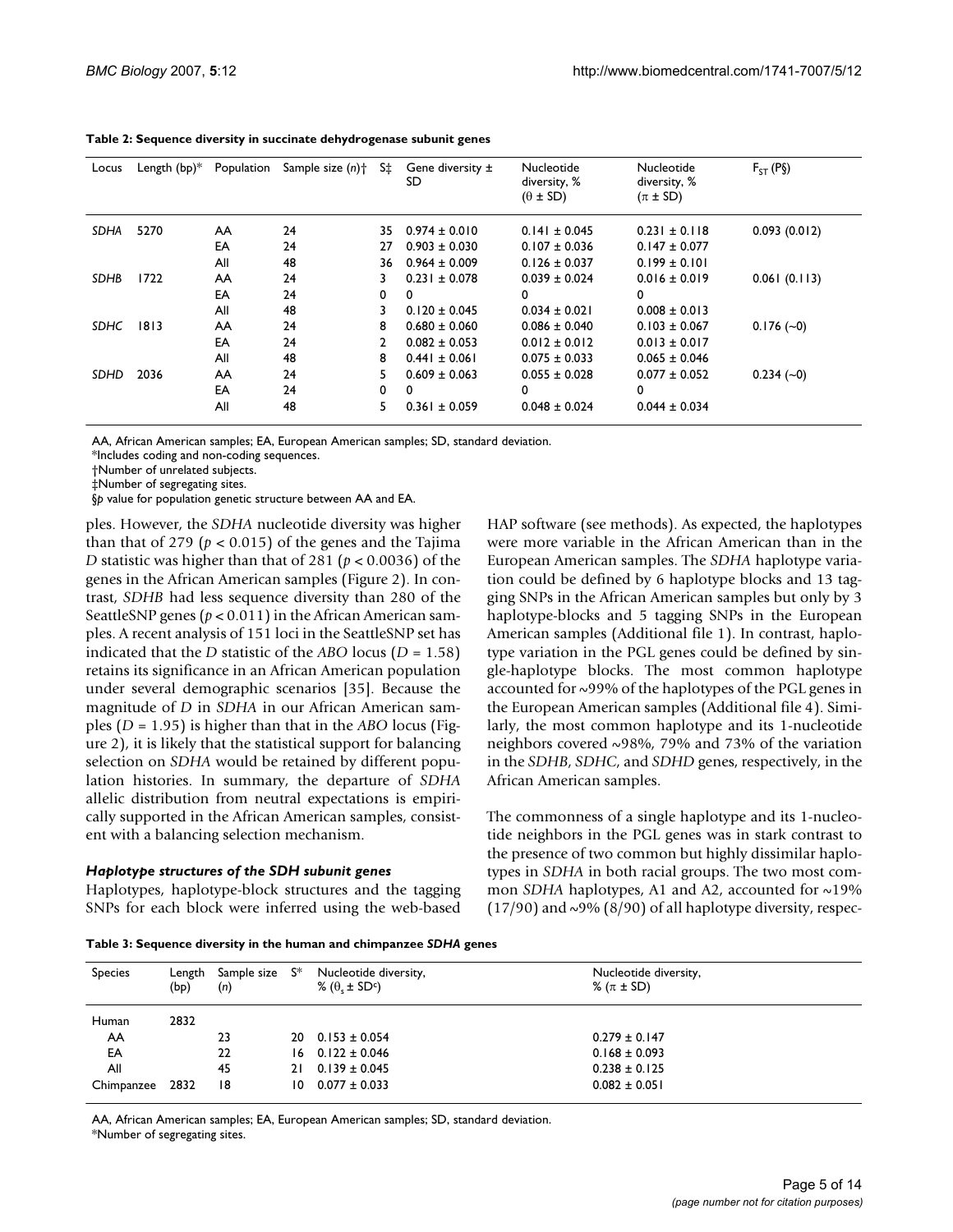| Locus       | Length (bp)* | Population | Sample size<br>(n) | S‡ | $% \theta$ | % π   | Tajima<br>D test statistic | Fu and Li<br>$D^*$ test statistic | Fu and Li<br>$F^*$ test statistic |
|-------------|--------------|------------|--------------------|----|------------|-------|----------------------------|-----------------------------------|-----------------------------------|
| <b>SDHB</b> | 1710         | AA         | 24                 | 3. | 0.04       | 0.016 | $-1.24(0.117)$             | $-1.70(0.152)$                    | $-1.82(0.080)$                    |
|             | 1710         | EA         | 24                 | 0  | $\Omega$   | 0     | $\sim$                     | --                                | $- -$                             |
|             | 1710         | All        | 48                 |    | 0.034      | 0.008 | $-1.37(0.071)$             | $-1.98(0.113)$                    | $-2.10(0.044)$                    |
| <b>SDHC</b> | 1806         | AA         | 24                 |    | 0.087      | 0.064 | $-0.724(0.266)$            | 0.472(0.186)                      | 0.107(0.463)                      |
|             | 1806         | EA         | 24                 |    | 0.012      | 0.005 | $-0.87(0.362)$             | 0.55(0.237)                       | 0.16(0.238)                       |
|             | 1806         | All        | 48                 |    | 0.075      | 0.039 | $-1.150(0.126)$            | 0.328(0.233)                      | $-0.201(0.411)$                   |
| <b>SDHD</b> | 2033         | AA         | 24                 | 5  | 0.055      | 0.076 | 0.887(0.166)               | 0.144(0.282)                      | 0.438(0.329)                      |
|             | 2033         | EA         | 24                 | 0  | $\Omega$   | 0     | $\overline{\phantom{a}}$   | --                                | $- -$                             |
|             | 2033         | All        | 48                 | 5  | 0.048      | 0.044 | $-0.195(0.490)$            | $-0.017(0.334)$                   | $-0.089(0.461)$                   |

#### **Table 4: Tests of Neutrality in PGL genes**

AA, African American samples; EA, European American samples; SD, standard deviation.

Significant *p* values (within parentheses) are in **bold**.

\*Includes coding and non-coding sequences.

†Number of unrelated subjects.

‡Number of segregating sites. DnaSp software excludes from the analyses the insertion/deletion variants, one of which is in *SDHC*.

tively, and differed from each other in 22 of the 36 variant positions (Figure 3). Haplotype A1 and A2 encode the missense Fp variants Y629-V657 and F629-657, by the SNPs 27 and 35, respectively, indicating an allelic association of the missense variants in these two amino-acid sites. Notably, the variant Fp amino acids Y629 and V657 were conserved in mammalian Fp sequences, including orangutan, macaque, mouse, dog, rat, and bovine. However, different amino acids were found in phylogenetically more distant species such as the zebrafish, which had Y629-I657 and *Dirofilaria*, an infectious nematode, which had E629-I657.

All of the remaining 34 *SDHA* haplotypes were highly similar to one of the two commonest haplotypes, and formed two distinct haplotype sets, referred to as haplogroup 1 and haplogroup 2. The haplotypes within each group differed from the most common haplotype of the group in up to seven variant positions, with a median number of three differences. The frequencies of haplogroups 1 and 2 were  $\sim$  56% and  $\sim$  44% in the African American samples and ~82% and ~18% in the European American samples, respectively. A median-joining network of all haplotypes clustered all but one haplotype within two distinct haplogroup clusters (Figure 4). The only haplotype (RR) that mapped outside of the two haplogroups clusters was probably a recombination product between haplogroup 1 and haplogroup 2.

### *Haplotype number test*

To test whether the number of predicted *SDHA* haplotypes in the African American samples is compatible with neutral evolution, we employed the Depaulis and Veuille haplotype number test [36]. In total, 35 variants in 46 African American sequences defined 27 different haplotypes (Figure 3). Using Depaulis and Veuille simulations under assumptions of neutrality showed that when there are 40 variants in 50 sequences, the upper limit of the 95% confidence interval for the expected number of different haplotypes is 24. Thus, the number of *SDHA* haplotypes is statistically significantly higher than expected under neutrality, and is consistent with an ancient balanced polymorphism in the African American population.

### *Estimating age of the* **SDHA** *haplogroups*

We estimated the age of the two haplogroups by comparing the sequence divergence between them with that between the human and chimpanzee genes, assuming a constant evolutionary rate of nucleotide substitutions. Haplogroups 1 and 2 have eight fixed nucleotide differences, at SNPs 8–12, 17, 21, and 22 (Figure 3), within 5255 bp, whereas human and chimpanzee genes have eight fixed nucleotide differences within 2832 bps. On the basis of these fixed nucleotide substitutions, we estimated haplogroups 1 and 2 to be as old as  $[(8/5255)/(8/2832)]$ times the divergence time of human and chimpanzees. Thus, *SDHA* balanced polymorphisms were estimated to be 2.69–3.23 million years old, assuming a divergence time of 5–6 million years for human and chimpanzees. This is probably a conservative estimate, as the fixed differences between the haplogroups erode in time by recombination and gene conversion.

## **Discussion**

Our results establish a foundation to understand the selective and demographic forces that have shaped the variation patterns in SDH subunit genes, and have important functional implications. Our findings indicate that the variation pattern in *SDHA* is characterized by the presence of higher sequence diversity, two common and highly dissimilar haplogroups, and statistical and empirical support for the operation of a balancing selection mechanism. Our data also refute the previous suggestions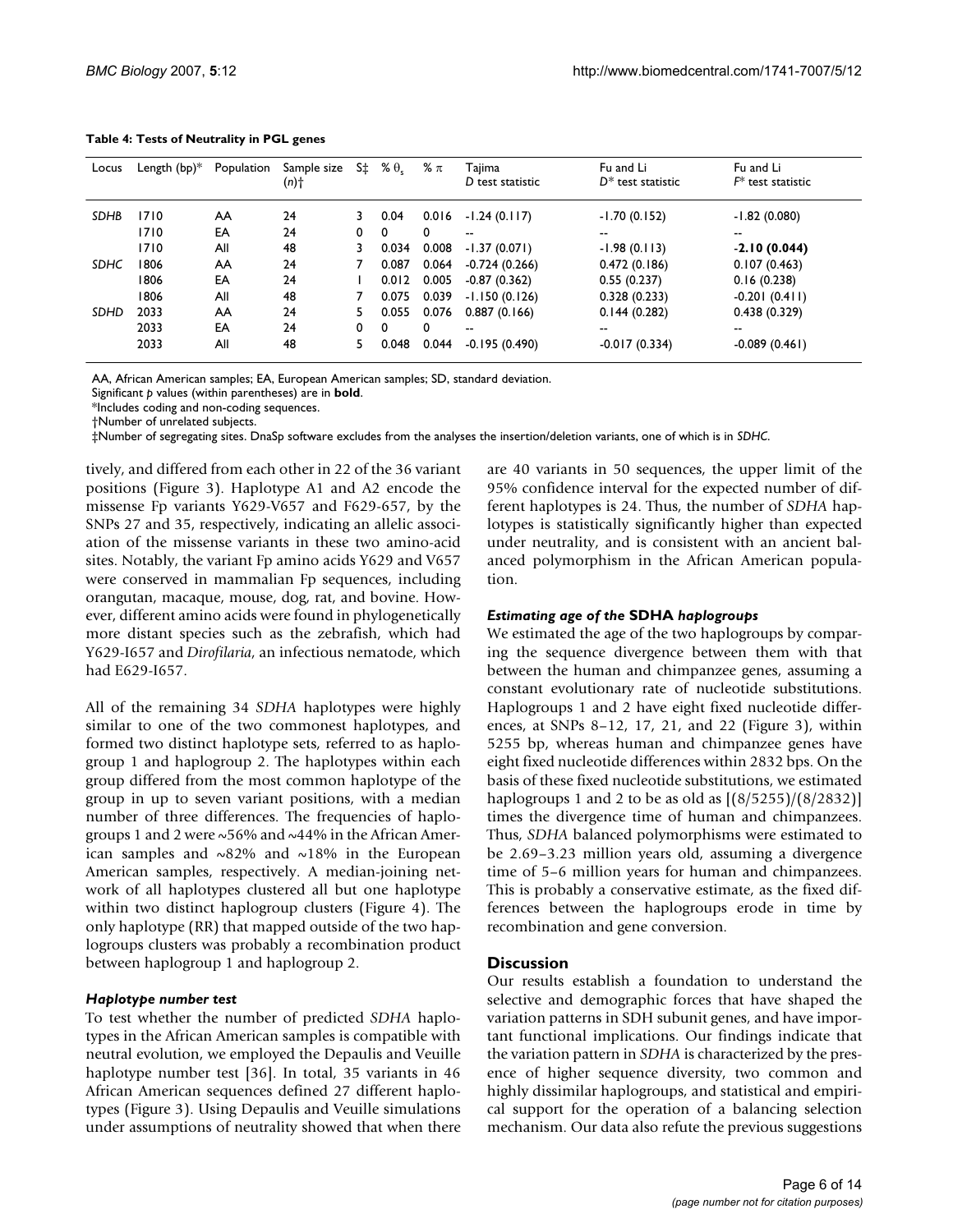| Locus                 | Length (bp) | Population | Sample size $(n)^*$ | S <sup>+</sup> | $% \theta$ | $% \pi$ | Tajima D test statistic | Fu and Li $D^*$ test<br>statistic | Fu and Li $F^*$ test<br>statistic |
|-----------------------|-------------|------------|---------------------|----------------|------------|---------|-------------------------|-----------------------------------|-----------------------------------|
| Coding                | 1995        | AA         | 23                  | 14             | 0.16       | 0.238   | 1.515 (0.053)           | $-0.352(0.428)$                   | 0.320(0.367)                      |
|                       | 1995        | EA         | 22                  | 10             | 0.115      | 0.147   | 0.797(0.181)            | 0.805(0.098)                      | 0.945(0.154)                      |
|                       | 1995        | All        | 45                  | 15             | 0.148      | 0.204   | 1.046 (0.116)           | $-1.065(0.210)$                   | $-0.361(0.361)$                   |
| Synonymous            | 1995        | <b>AA</b>  | 23                  | $\mathbf{H}$   | 0.125      | 0.191   | 1.542(0.051)            | $-0.249(0.491)$                   | 0.399(0.344)                      |
|                       | 1995        | EA         | 22                  | 8              | 0.092      | 0.116   | 0.726(0.192)            | 0.612(0.416)                      | 0.761(0.215)                      |
|                       | 1995        | All        | 45                  | 12             | 0.119      | 0.163   | 1.003(0.132)            | $-0.988(0.235)$                   | $-0.339(0.383)$                   |
| Non-synonymous        | 1995        | AA         | 23                  | 3              | 0.034      | 0.047   | 0.810(0.197)            | $-0.390(0.449)$                   | $-0.036(0.495)$                   |
|                       | 1995        | EA         | 22                  | $\mathbf{2}$   | 0.023      | 0.031   | 0.597(0.231)            | 0.761(0.428)                      | 0.827(0.236)                      |
|                       | 1995        | All        | 45                  | 3              | 0.03       | 0.041   | 0.687(0.215)            | $-0.561(0.499)$                   | $-0.199(0.453)$                   |
| Non-coding            | 3275        | AA         | 23                  | 19             | 0.133      | 0.217   | 2.046(0.015)            | 0.908(0.084)                      | 1.534(0.036)                      |
|                       | 3275        | EA         | 22                  | 15             | 0.106      | 0.145   | 1.176 (0.092)           | 1.565(0.038)                      | 1.696(0.020)                      |
|                       | 3275        | All        | 45                  | 19             | 0.115      | 0.195   | 2.020(0.019)            | 1.707(0.025)                      | 2.174 (0.005)                     |
| Coding and non-coding | 5255        | AA         | 23                  | 33             | 0.143      | 0.225   | 1.954(0.017)            | 0.402(0.279)                      | 1.128(0.091)                      |
|                       | 5255        | EA         | 22                  | 25             | 0.11       | 0.17    | 1.114(0.106)            | 1.452(0.037)                      | 1.584 (0.029)                     |
|                       | 5255        | All        | 45                  | 34             | 0.128      | 0.198   | 1.721(0.036)            | 0.521(0.228)                      | 1.183 (0.079)                     |

#### **Table 5: Tests of neutrality in** *SDHA*

AA, African American samples; EA, European American samples; SD, standard deviation.

Significant *p* values (within parentheses) are in **bold**.

\*Number of unrelated subjects.

†Number of segregating sites. DnaSp software excludes from the analyses the insertion/deletion variants, two of which were detected in the noncoding *SDHA* sequence. Inclusion of the *SDHA* indels, by recoding them as SNPs, increased all *SDHA* test statistics and reduced the *p* values (data not shown)

that the Y629F and V657I variants originate from two distinct genetic loci because these missense variants are encoded by a single, highly polymorphic *SDHA* gene.

The PGL genes had much lower nucleotide diversity, which was especially evident in *SDHB*, suggesting that the *SDHB* gene product might be under functional constraints that preclude the accumulation of variants. If slightly deleterious variants in PGL genes increase the risk of paraganglioma tumor development, such variants would be eliminated before they reach high frequencies in the population. This potential mechanism might apply especially to *SDHB* because its mutations are associated with malignancy and early-onset pheochromocytomas that could lead to severe hypertensive crises [37,38]. In contrast, because there is no evidence that heterozygous mutations in *SDHA* are associated with a pathologic phenotype, negative selection of deleterious *SDHA* alleles may operate only when they are in the homozygous state, which often leads to a lethal metabolic syndrome in childhood.

A major finding of our study is the unexpectedly high nucleotide diversity in the *SDHA* gene in the African American samples. It has been suggested that high local recombination rates may increase SNP density [39]. However, this mechanism is unlikely to contribute to *SDHA* variant density, because a recent high-resolution recombination map indicates a very low recombination rate at the tip of chromosome 5 short arm, where *SDHA* is located [40]. It is conceivable that the four *SDHA* pseudogenes, generated by complete or partial gene duplications, may increase the *de novo* mutation rate in the *SDHA* gene through illegitimate recombination or gene conversion during meiosis to increase variant density. However, lack of high nucleotide diversity in the chimpanzee *SDHA* gene does not suggest that the mutation rate in *SDHA* is inherently high, even though the chimpanzee genome also contains the duplicated *SDHA* pseudogenes. Rather, our findings suggest that the high nucleotide diversity of the human *SDHA* gene is a consequence of persistence of two distinct haplogroups for long periods during human evolution, leading to acquisition of a distinct set of polymorphisms by each haplogroup.

| Table 6: Maximum-likelihood HKA analysis of silent polymorphisms in SDHA relative to four other neutrally evolving loci |  |  |
|-------------------------------------------------------------------------------------------------------------------------|--|--|
|                                                                                                                         |  |  |

| Model        | Description       | Ln likelihood | Likelihood-ratio statistic (d.f.) | P                    | $k^*$ |                                   |                                                                                                                    |          |      |  |  |  |  |  |  |
|--------------|-------------------|---------------|-----------------------------------|----------------------|-------|-----------------------------------|--------------------------------------------------------------------------------------------------------------------|----------|------|--|--|--|--|--|--|
|              |                   |               |                                   |                      | SDHA  | lg2l                              | β-globin                                                                                                           | $22q$ ll | Xq13 |  |  |  |  |  |  |
|              | All neutral       | -38.09        | $\overline{\phantom{a}}$          | $\sim$               |       |                                   | $\mathbf{1}$ and $\mathbf{1}$ and $\mathbf{1}$ and $\mathbf{1}$ and $\mathbf{1}$ and $\mathbf{1}$ and $\mathbf{1}$ |          |      |  |  |  |  |  |  |
| $\mathbf{2}$ | Selection on SDHA | $-34.2$       | 7.777(1)                          | $5.3 \times 10^{-3}$ | 4.7   | and the state of the state of the |                                                                                                                    |          |      |  |  |  |  |  |  |

\*Relative measure of diversity.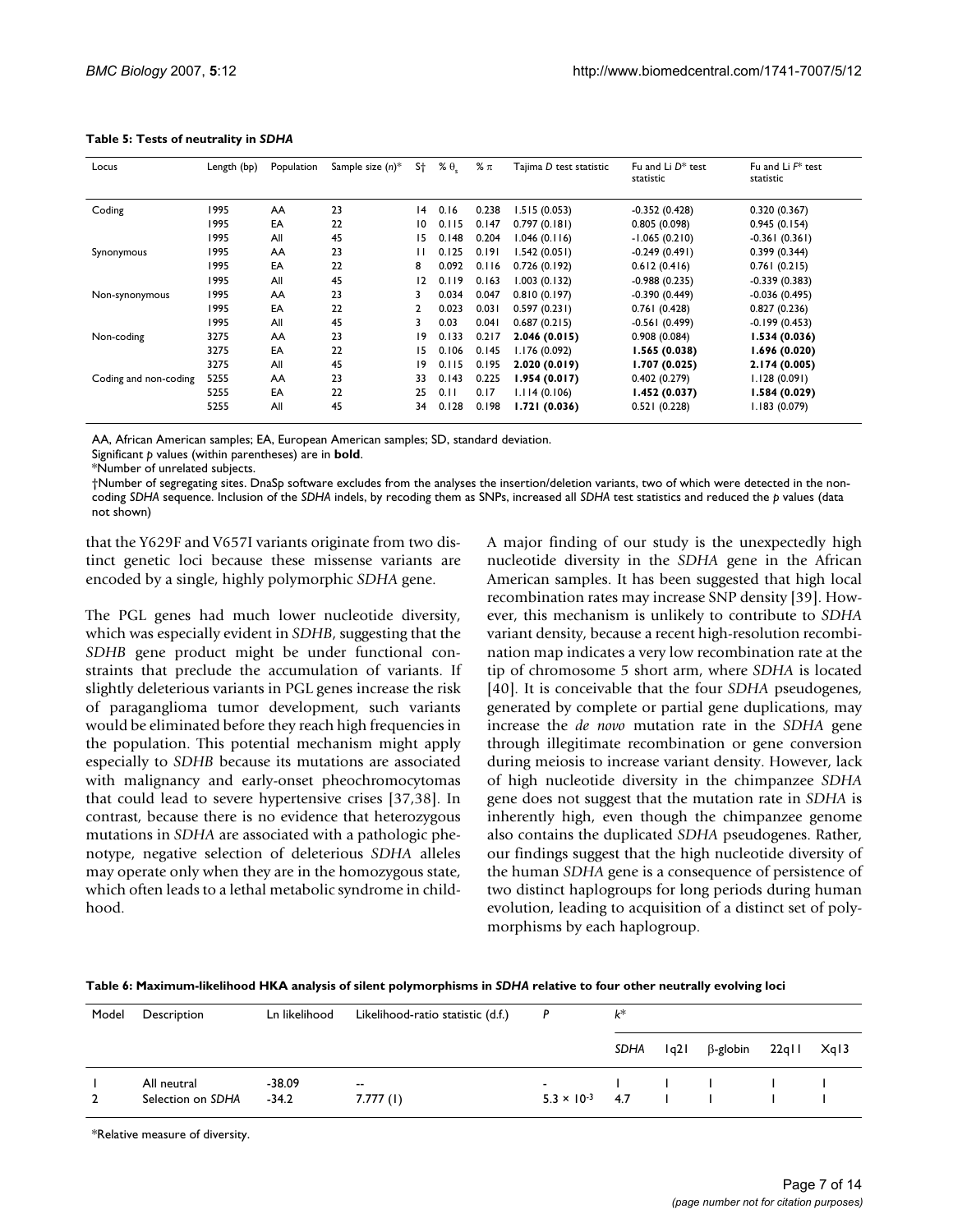

Nucleotide diversity (X10-4)

# Tajima's are shown in the African American population **Figure 2***D* statistic and nucleotide diversity in *SDHA* and *SDHB* genes (squares) relative to the 282 genes in SeattleSNP database

**Tajima's** *D* **statistic and nucleotide diversity in** *SDHA* **and** *SDHB* **genes (squares) relative to the 282 genes in SeattleSNP database are shown in the African American population**. Positions of two highly polymorphic loci, *ABO*  and *FUT2*, the latter of which encodes the alpha(1,2)fucosyltransferase, are shown.

The most important finding of our study is the statistical and empirical support for a balancing selection mechanism on *SDHA*. A classic example of balancing selection is found at the major histocompatibility complex (MHC) loci [41], where high levels of polymorphisms in the functional MHC genes may confer a selective advantage to the heterozygotes by enabling them to process a wider range of pathogen antigens on T cells. The variation in a few other human genes may also have been shaped by balancing selection. For example, the 5' *cis*-regulatory region of *CCR5*, encoding the principal coreceptor for HIV-1 [42], protocadherin alpha gene cluster promoters [43] and the bitter-taste receptor gene, *PTC* [44], have two major ancient haplotype groups and positive *D* test statistics, similar to *SDHA*. However, in contrast to *SDHA*, these genes did not show significant Tajima *D* statistics in the African or African American samples. In general, the average Tajima *D* value is positive in the European American

population and negative in the African American population. Positive Tajima *D* statistics in European Americans are often interpreted to reflect population contraction that occurred during the migration of modern humans out of Africa, whereas negative Tajima *D* statistics in African Americans may reflect admixture between African and European populations [35]. Thus, evidence of balancing selection on a gene, suggested by statistically significantly positive Tajima *D* values, is more likely to be confounded by population history in European American samples than in African American samples.

It is conceivable that an environmental factor prevalent in Africa may have contributed to the increased frequency of certain *SDHA* variants that might have differential roles in the regulation of oxygen homeostasis by the SDH complex. A candidate environmental factor is the neurotoxin 3-NPA and its aliphatic nitrocompounds derivatives. In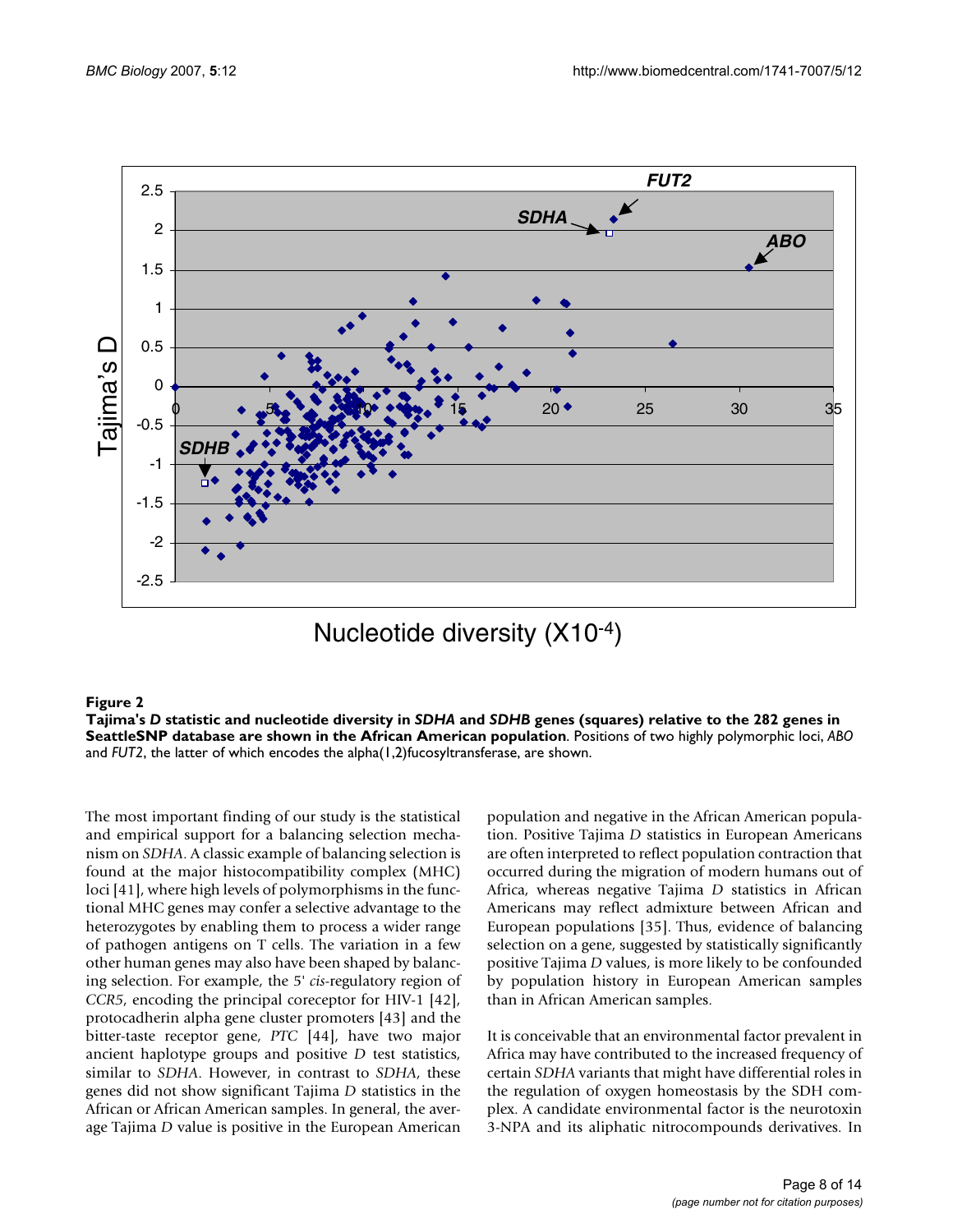|                            |                      |                          |                      |                          |                      |                      |                                          |              |                      |                      |                      |                      |                          |                          | <b>SNPs</b>              |                          |                      |                             |                          |                          |                     |                          |                      |                          |                          |                      |                          |                          |                      |                          |                          |                          |                          |                                                  |                          |                          | Haplotype                                                                 |                         |
|----------------------------|----------------------|--------------------------|----------------------|--------------------------|----------------------|----------------------|------------------------------------------|--------------|----------------------|----------------------|----------------------|----------------------|--------------------------|--------------------------|--------------------------|--------------------------|----------------------|-----------------------------|--------------------------|--------------------------|---------------------|--------------------------|----------------------|--------------------------|--------------------------|----------------------|--------------------------|--------------------------|----------------------|--------------------------|--------------------------|--------------------------|--------------------------|--------------------------------------------------|--------------------------|--------------------------|---------------------------------------------------------------------------|-------------------------|
| <b>Chimpanzee sequence</b> | $\ddot{\phantom{0}}$ | $\cdot$                  | G                    |                          |                      |                      |                                          |              |                      |                      |                      |                      |                          |                          |                          |                          |                      |                             |                          |                          |                     |                          |                      |                          |                          |                      |                          |                          |                      |                          |                          |                          |                          |                                                  |                          |                          | G G G T A C C G D C G C C C C C A A T C G G A C A G C C A G/A G G counts^ |                         |
| SNP type@                  |                      |                          |                      |                          |                      |                      | NC NC NC S NC NC NC S NC NC NC NC S NC S |              |                      |                      |                      |                      |                          |                          |                          |                          | S NC S               |                             |                          |                          |                     |                          |                      |                          |                          |                      |                          |                          |                      |                          |                          |                          |                          | S NC NC NC S NC NC S NS NC NC NC NC S NS S NS NC |                          |                          |                                                                           |                         |
| Haplogroup 1               | 1                    | $\mathbf{2}$             | $\mathbf{3}$         | $\overline{4}$           | 5                    | 6                    | $\tau$                                   | 8            |                      |                      |                      |                      |                          |                          | 9 10 11 12 13 14 15 16   |                          | 17 18 19             |                             |                          |                          |                     | 20 21 22 23 24 25 26     |                      |                          |                          |                      |                          |                          |                      |                          |                          |                          |                          | 27 28 29 30 31 32 33 34                          |                          | 35 36                    | AA                                                                        | EA                      |
| A1                         | $\mathbf c$          | $\mathbf{g}$             |                      | $T$ $A$ $G$              |                      | $\mathbf{g}$         | ${\bf c}$                                | $\mathbf{A}$ | T C                  |                      |                      | $A$ T T              |                          | $\mathbf{g}$             | $c$ $c$                  |                          | $\mathbf{T}$         | $\mathbf c$                 | $\mathbf{c}$             |                          | $c \quad A \quad A$ |                          |                      | $t$ C                    | $g$ G                    |                      | A c                      |                          | G                    | $\mathbf{A}$             | $\mathbf{c}$             | $\mathbf c$              | $\bf{a}$                 | G                                                | G                        | $\mathbf{g}$             | $\overline{7}$                                                            | 10                      |
| B1                         | $\ddot{\phantom{a}}$ | $\lambda$                |                      |                          | $\overline{a}$       | $\ddot{\phantom{a}}$ | $\ddot{\phantom{0}}$                     | $\cdot$      | $\ddot{\phantom{a}}$ | $\overline{a}$       | $\sim$               | $\lambda$            | $\cdot$                  | $\sim$                   | $\cdot$                  | $\bf{T}$                 | $\cdot$              | $\epsilon$                  | $\sim$                   | $\cdot$                  | $\cdot$             | $\sim$                   | $\ddot{\phantom{a}}$ | $\lambda$                | $\blacksquare$           | $\cdot$              | $\lambda$                | $\lambda$                | $\ddot{\phantom{a}}$ | $\overline{\phantom{a}}$ | $\cdot$                  | $\cdot$                  | $\ddot{\phantom{a}}$     | $\mathbf{r}$                                     |                          |                          | 5                                                                         | $\mathbf{1}$            |
| C1                         | $\mathbf{r}$         | $\cdot$                  | $\lambda$            | $\overline{\phantom{a}}$ | $\lambda$            | $\mathbf{r}$         | т                                        | $\lambda$    | $\mathbf{r}$         | $\ddot{\phantom{a}}$ | $\sim$               | $\mathbf{r}$         | $\lambda$                | $\sim$                   | $\mathbf{r}$             | $\ddot{\phantom{a}}$     | $\ddot{\phantom{a}}$ | $\ddot{\phantom{a}}$        | $\sim$                   | $\sim$                   | $\cdot$             | $\ddot{\phantom{a}}$     | $\cdot$              | $\lambda$                | $\mathbf{r}$             | $\cdot$              | $\lambda$                | $\ddot{\phantom{a}}$     | $\ddot{\phantom{a}}$ | $\cdot$                  | $\mathbf{r}$             | $\mathbf{r}$             | $\cdot$                  | $\mathbf{r}$                                     |                          |                          | $\overline{\mathbf{c}}$                                                   | $\bf{4}$                |
| $\mathbf{D1}$              | $\lambda$            | $\mathbf A$              |                      |                          |                      |                      |                                          |              |                      |                      |                      |                      |                          |                          |                          |                          | J.                   |                             | $\cdot$                  | $\lambda$                |                     |                          |                      |                          |                          |                      |                          |                          |                      |                          |                          |                          |                          |                                                  |                          |                          | $\bf{0}$                                                                  | 6                       |
| E1                         | $\cdot$              | ${\bf A}$                |                      |                          |                      |                      |                                          |              |                      |                      | $\lambda$            | ×                    | $\ddot{\phantom{a}}$     | $\mathbf{A}$             | $\cdot$                  | T                        | $\lambda$            | $\mathbf{r}$                | $\ddot{\phantom{a}}$     | $\lambda$                |                     |                          |                      |                          |                          |                      |                          |                          |                      |                          |                          |                          |                          |                                                  |                          |                          | $\bf{0}$                                                                  | 5                       |
| F1                         | $\cdot$              |                          |                      |                          |                      |                      |                                          | ÷.           | $\ddot{\phantom{a}}$ | $\sim$               | $\mathbf{r}$         | $\cdot$              | $\blacksquare$           | $\mathbf{A}$             | $\cdot$                  | T                        | $\blacksquare$       | ÷                           | $\cdot$                  | $\ddot{\phantom{a}}$     |                     | $\ddot{\phantom{1}}$     | $\sim$               |                          | $\ddot{\phantom{a}}$     |                      |                          | $\sim$                   |                      |                          |                          | $\overline{\phantom{a}}$ |                          | - 1                                              |                          |                          | $\bf{0}$                                                                  | $\overline{\mathbf{4}}$ |
| G1                         | $\cdot$              | $\lambda$                |                      |                          |                      |                      |                                          | $\cdot$      | $\ddot{\phantom{a}}$ | $\cdot$              | $\ddot{\phantom{a}}$ | $\cdot$              | G                        | $\blacksquare$           | $\blacksquare$           | T                        | $\cdot$              | $\cdot$                     | $\cdot$                  | $\cdot$                  |                     | $\overline{\phantom{a}}$ |                      |                          | $\ddot{\phantom{a}}$     |                      |                          |                          |                      |                          |                          |                          |                          |                                                  |                          |                          | $\overline{\mathbf{c}}$                                                   | $\bf{0}$                |
| H1                         | 1                    | $\mathbf A$              |                      |                          |                      |                      |                                          |              |                      |                      |                      |                      |                          |                          |                          |                          |                      |                             | $\ddot{\phantom{a}}$     |                          |                     |                          |                      |                          |                          |                      |                          |                          |                      |                          |                          |                          |                          |                                                  |                          |                          | $\mathbf{1}$                                                              | $\mathbf 1$             |
| 11                         | $\bf I$              | $\mathbf A$              |                      | $\lambda$                |                      |                      |                                          |              |                      |                      |                      |                      | $\ddot{\phantom{a}}$     | $\cdot$                  | $\ddot{\phantom{a}}$     | T                        | $\lambda$            | $\mathbf{r}$                | $\ddot{\phantom{a}}$     | $\lambda$                |                     | J.                       |                      |                          | ÷.                       |                      |                          |                          |                      |                          |                          |                          |                          | $\cdot$                                          |                          |                          | $\mathbf{1}$                                                              | $\boldsymbol{0}$        |
| J1                         | $\bf{I}$             | ${\bf A}$                |                      |                          | $\cdot$              |                      |                                          |              |                      |                      |                      |                      | $\blacksquare$           | $\cdot$                  | $\cdot$                  | T                        | $\ddot{\phantom{a}}$ | $\epsilon$                  | $\cdot$                  | ${\bf A}$                |                     | $\ddot{\phantom{a}}$     | $\cdot$              |                          | $\cdot$                  |                      |                          |                          |                      |                          |                          |                          |                          |                                                  |                          |                          | 1                                                                         | $\bf{0}$                |
| K1                         | Т.                   | ${\bf A}$                | $\cdot$              |                          | $\cdot$              | $\lambda$            | Т                                        | $\cdot$      |                      |                      |                      |                      | $\mathbf{r}$             | $\cdot$                  | $\ddot{\phantom{1}}$     | $\ddot{\phantom{a}}$     | $\lambda$            | $\overline{\phantom{a}}$    | $\cdot$                  | $\cdot$                  |                     | $\ddot{\phantom{1}}$     | $\cdot$              | $\ddot{\phantom{1}}$     | $\cdot$                  |                      | $\overline{\phantom{a}}$ |                          |                      |                          |                          |                          |                          | $\overline{\phantom{a}}$                         |                          |                          | 1                                                                         | $\bf{0}$                |
| L1                         | Т.                   | ${\bf A}$                |                      |                          |                      |                      |                                          |              |                      |                      |                      |                      |                          |                          |                          |                          |                      |                             |                          |                          |                     |                          |                      |                          |                          |                      |                          | т                        |                      |                          |                          |                          |                          |                                                  |                          |                          | $\bf{0}$                                                                  | $\mathbf{1}$            |
| M1                         | $\cdot$              | $\cdot$                  | $\cdot$              | G                        |                      |                      |                                          |              |                      |                      |                      | ×                    | $\ddot{\phantom{1}}$     | $\cdot$                  | $\ddot{\phantom{1}}$     | Т                        | $\ddot{\phantom{a}}$ | $\mathbf{r}$                | $\cdot$                  | $\lambda$                | $\cdot$             | $\overline{\phantom{a}}$ | $\cdot$              | $\cdot$                  | $\cdot$                  | $\cdot$              | $\cdot$                  | $\overline{\phantom{a}}$ |                      |                          |                          | ×                        | $\ddot{\phantom{a}}$     | $\cdot$                                          |                          |                          | $\mathbf{1}$                                                              | $\bf{0}$                |
| N1                         | $\cdot$              |                          |                      |                          |                      |                      |                                          |              |                      |                      |                      |                      | $\lambda$                | $\cdot$                  | $\ddot{\phantom{a}}$     | T                        | $\cdot$              | $\cdot$                     | $\sim$                   | $\bf A$                  | $\lambda$           | $\blacksquare$           | $\cdot$              | $\ddot{\phantom{a}}$     | $\cdot$                  | $\sim$ 100 $\sim$    |                          | $\ddot{\phantom{a}}$     | $\mathbf{A}$         | G                        | $\ddot{\phantom{a}}$     | $\cdot$                  | $\overline{\phantom{a}}$ | $\cdot$                                          |                          |                          | 1                                                                         | $\bf{0}$                |
| <b>O1</b>                  | $\ddot{\phantom{a}}$ |                          |                      |                          |                      |                      |                                          |              |                      |                      |                      |                      | $\blacksquare$           | $\cdot$                  | $\ddot{\phantom{a}}$     | T                        | $\blacksquare$       | $\mathcal{L}_{\mathcal{A}}$ | $\overline{\phantom{a}}$ | $\sim$                   | $\lambda$           | $\cdot$                  | $\ddot{\phantom{a}}$ | T                        | $\cdot$                  | $\mathbf{A}$         | $\ddot{\phantom{a}}$     | $\cdot$                  | $\ddot{\phantom{a}}$ |                          |                          |                          | $\cdot$                  | $\epsilon$                                       |                          |                          | $\mathbf{1}$                                                              | $\bf{0}$                |
| P1                         | $\ddot{\phantom{a}}$ | ÷.                       |                      |                          |                      |                      |                                          |              |                      |                      |                      | $\overline{a}$       | $\lambda$                | $\lambda$                | $\overline{\phantom{a}}$ | $\mathbf T$              | $\lambda$            | i.                          | $\blacksquare$           | $\ddot{\phantom{a}}$     |                     | $\ddot{\phantom{a}}$     | ÷.                   |                          | $\lambda$                | - 11                 | $\overline{\phantom{a}}$ | $\cdot$                  | $\mathbf A$          | G                        |                          | $\overline{\phantom{a}}$ | $\ddot{\phantom{a}}$     | $\overline{\phantom{a}}$                         | ÷                        | - 1                      | $\mathbf{1}$                                                              | $\bf{0}$                |
| R1                         | $\ddot{\phantom{a}}$ | $\lambda$                |                      |                          |                      |                      |                                          |              |                      |                      | $\lambda$            | $\lambda$            | $\mathbf{r}$             | $\cdot$                  | $\blacksquare$           | T                        | $\cdot$              | $\overline{\phantom{a}}$    | $\cdot$                  | $\cdot$                  | $\cdot$             | $\cdot$                  | $\lambda$            | $\blacksquare$           | $\cdot$                  | $\cdot$              | т                        | $\cdot$                  | $\mathbf A$          | G                        | ٠.                       | $\overline{\phantom{a}}$ | $\cdot$                  | $\ddot{\phantom{a}}$                             | $\overline{\phantom{a}}$ | $\overline{\phantom{a}}$ | 1                                                                         | $\bf{0}$                |
| S1                         | $\lambda$            |                          |                      |                          |                      |                      |                                          |              |                      |                      |                      |                      |                          | $\lambda$                |                          |                          | ×                    |                             | $\cdot$                  | $\ddot{\phantom{a}}$     |                     | $\overline{\phantom{a}}$ |                      |                          | $\overline{\phantom{a}}$ |                      |                          |                          |                      |                          |                          | $\overline{\phantom{a}}$ | $\ddot{\phantom{a}}$     | $\mathbf{A}$                                     | A                        |                          | 1                                                                         | $\bf{0}$                |
| T1                         | $\lambda$            | $\cdot$                  | $\cdot$              |                          |                      |                      | т                                        |              |                      |                      |                      | $\lambda$            | $\mathbf{r}$             | $\ddot{\phantom{a}}$     | $\overline{\phantom{a}}$ | T                        | $\mathbf{r}$         | $\overline{\phantom{a}}$    | $\cdot$                  | $\ddot{\phantom{a}}$     |                     | $\overline{\phantom{a}}$ |                      |                          | $\mathbf{r}$             |                      |                          |                          |                      |                          |                          |                          |                          |                                                  |                          |                          | $\bf{0}$                                                                  | $\mathbf{1}$            |
| U1                         | $\sim$               | ÷.                       | $\sim$               | $\mathbf{r}$             | ٠.                   |                      | т                                        |              |                      |                      |                      | $\overline{a}$       | i.                       | $\overline{\phantom{a}}$ | ÷.                       | T                        | $\lambda$            | ÷                           | $\ddot{\phantom{a}}$     | $\overline{\phantom{a}}$ |                     | ÷.                       |                      |                          | ÷.                       | $\sim$               | ÷.                       | T                        |                      |                          |                          |                          |                          |                                                  |                          |                          | $\bf{0}$                                                                  | $\mathbf 1$             |
| V1                         | $\ddot{\phantom{a}}$ | A                        | $\lambda$            |                          |                      |                      |                                          |              | ÷.                   | $\lambda$            | $\lambda$            | $\ddot{\phantom{a}}$ | $\lambda$                | $\mathbf A$              | $\ddot{\phantom{a}}$     | $\mathbf T$              | $\cdot$              | $\lambda$                   | $\cdot$                  | $\cdot$                  | $\cdot$             | $\epsilon$               | $\mathbf c$          | $\ddot{\phantom{a}}$     | $\overline{\phantom{a}}$ | $\ddot{\phantom{a}}$ | $\overline{\phantom{a}}$ | $\cdot$                  | $\lambda$            | ÷.                       | $\overline{\phantom{a}}$ | $\mathbf{r}$             |                          |                                                  |                          | - 1                      | $\bf{0}$                                                                  | 1                       |
| W1                         | $\mathbf{r}$         | A                        |                      |                          |                      |                      |                                          |              |                      |                      |                      |                      |                          |                          |                          | T                        | $\lambda$            |                             | $\ddot{\phantom{a}}$     | $\mathbf{r}$             |                     | $\lambda$                |                      |                          | $\mathbf{r}$             |                      | $\lambda$                | $\mathbf T$              | $\lambda$            | $\overline{\phantom{a}}$ |                          |                          |                          |                                                  |                          |                          | $\bf{0}$                                                                  | $\mathbf 1$             |
| Total                      |                      |                          |                      |                          |                      |                      |                                          |              |                      |                      |                      |                      |                          |                          |                          |                          |                      |                             |                          |                          |                     |                          |                      |                          |                          |                      |                          |                          |                      |                          |                          |                          |                          |                                                  |                          |                          | 26                                                                        | 36                      |
| Haplogroup 2               |                      |                          |                      |                          |                      |                      |                                          |              |                      |                      |                      |                      |                          |                          |                          |                          |                      |                             |                          |                          |                     |                          |                      |                          |                          |                      |                          |                          |                      |                          |                          |                          |                          |                                                  |                          |                          |                                                                           |                         |
| A2                         | $\mathbf{I}$         | g                        |                      | $G$ $G$ $T$              |                      | $\mathbf{g}$         | T                                        | $\mathbf{C}$ |                      |                      |                      | $C$ T $G$ D $C$      |                          |                          | geeCGeeTCtTgATe          |                          |                      |                             |                          |                          |                     |                          |                      |                          |                          |                      |                          |                          | A G                  |                          | $\mathbf{c}$             | $\mathbf{c}$             | $\bf a$                  | A A                                              |                          | $\mathbf{g}$             | $\bf{0}$                                                                  | 8                       |
| B2                         | $\sim$               | $\ddot{\phantom{a}}$     |                      |                          |                      | A                    |                                          |              |                      |                      |                      |                      |                          | $\lambda$                | $\ddot{\phantom{a}}$     | $\overline{\phantom{a}}$ | $\cdot$              |                             | T                        | $\cdot$                  |                     | ÷.                       |                      |                          | $\ddot{\phantom{a}}$     | $\lambda$            | $\overline{\phantom{a}}$ |                          |                      |                          |                          |                          |                          | $\overline{\phantom{a}}$                         |                          |                          | 3                                                                         | $\bf{0}$                |
| C2                         | $\ddot{\phantom{a}}$ | $\overline{\phantom{a}}$ |                      | $\overline{\phantom{a}}$ |                      | A                    |                                          |              |                      |                      |                      |                      |                          | $\lambda$                | $\lambda$                | $\overline{\phantom{a}}$ | $\mathbf{r}$         | $\mathbf c$                 | $\bf{T}$                 | $\cdot$                  | $\overline{a}$      | $\Delta$                 | $\cdot$              | $\overline{\phantom{a}}$ | $\lambda$                | $\lambda$            | $\overline{\phantom{a}}$ | $\cdot$                  |                      |                          |                          | $\cdot$                  | $\ddot{\phantom{a}}$     | $\overline{\phantom{a}}$                         |                          |                          | 3                                                                         | $\bf{0}$                |
| D2                         |                      | $\lambda$                | $\lambda$            | $\mathbf{r}$             |                      |                      |                                          |              |                      |                      |                      |                      |                          | $\cdot$                  | ÷.                       |                          | $\blacksquare$       |                             |                          | $\cdot$                  | $\overline{a}$      | $\cdot$                  | $\overline{a}$       | $\lambda$                | $\lambda$                | $\ddot{\phantom{a}}$ | $\ddot{\phantom{a}}$     |                          |                      |                          | T                        |                          | $\ddot{\phantom{a}}$     | $\epsilon$                                       | G                        |                          | $\overline{\mathbf{c}}$                                                   | $\bf{0}$                |
| E2                         | $\ddot{\phantom{a}}$ | $\mathbf{r}$             |                      |                          | $\ddot{\phantom{a}}$ | A                    |                                          |              |                      |                      |                      |                      |                          | $\overline{\phantom{a}}$ | $\lambda$                |                          | $\lambda$            | $\mathbf{r}$                | Т                        | $\cdot$                  |                     | $\mathbf{r}$             | $\overline{a}$       | $\epsilon$               | $\mathbf{A}$             | $\overline{a}$       |                          | $\overline{a}$           |                      |                          |                          |                          | ×                        | $\ddot{\phantom{a}}$                             |                          |                          | $\overline{2}$                                                            | $\bf{0}$                |
| F2                         | $\epsilon$           | $\mathbf{r}$             |                      |                          |                      |                      |                                          |              |                      |                      |                      |                      |                          | $\ddot{\phantom{a}}$     | $\lambda$                | - 2                      | $\lambda$            | $\overline{\phantom{a}}$    | $\ddot{\phantom{a}}$     | $\cdot$                  |                     | $\lambda$                | ÷.                   | $\overline{\phantom{a}}$ | $\lambda$                |                      |                          | $\ddot{\phantom{a}}$     |                      | ÷.                       |                          |                          | $\cdot$                  | $\epsilon$                                       | G                        |                          | $\overline{\mathbf{2}}$                                                   | $\bf{0}$                |
| G2                         | $\cdot$              | A                        |                      |                          |                      |                      |                                          |              |                      |                      |                      |                      |                          |                          |                          |                          | $\lambda$            | с                           | $\overline{\phantom{a}}$ | $\ddot{\phantom{a}}$     |                     |                          |                      |                          |                          |                      |                          |                          |                      |                          |                          |                          | $\ddot{\phantom{a}}$     |                                                  | G                        |                          | $\mathbf{1}$                                                              | $\bf{0}$                |
| H2                         | $\mathbf C$          | $\mathbf A$              | $\cdot$              | $\lambda$                | $\overline{a}$       |                      |                                          |              |                      |                      |                      |                      | $\lambda$                | $\cdot$                  | $\ddot{\phantom{a}}$     | $\overline{\phantom{a}}$ | $\cdot$              | $\mathbf{r}$                | $\overline{\phantom{a}}$ | $\ddot{\phantom{a}}$     |                     | J.                       | $\overline{a}$       | $\lambda$                | $\lambda$                | $\lambda$            | $\ddot{\phantom{a}}$     | $\overline{\phantom{a}}$ |                      |                          |                          |                          | ×.                       | $\cdot$                                          |                          |                          | $\mathbf{1}$                                                              | $\bf{0}$                |
| 12                         |                      | $\mathbf{r}$             | $\ddot{\phantom{a}}$ | $\overline{\phantom{a}}$ | $\cdot$              | A                    |                                          |              |                      |                      |                      |                      | $\lambda$                | $\cdot$                  | $\blacksquare$           | $\cdot$                  | $\ddot{\phantom{0}}$ | c                           | $\bf{T}$                 | ł.                       |                     | $\ddot{\phantom{a}}$     | $\ddot{\phantom{a}}$ |                          | $\cdot$                  | $\ddot{\phantom{a}}$ | $\overline{\phantom{a}}$ | $\cdot$                  | $\lambda$            | J.                       | т                        |                          | G                        | $\sim$                                           | G                        | $\mathbf c$              | 1                                                                         | $\bf{0}$                |
| $_{\rm RR}$                | $\blacksquare$       | ${\bf A}$                | T                    | A                        | G                    |                      |                                          |              |                      |                      |                      |                      | $\cdot$                  | $\cdot$                  | $\cdot$                  |                          | $\ddot{\phantom{0}}$ |                             | $\cdot$                  | $\cdot$                  |                     | $\ddot{\phantom{a}}$     | $\cdot$              | $\cdot$                  | $\cdot$                  | $\cdot$              | $\cdot$                  | T                        |                      |                          |                          |                          |                          | $\epsilon$                                       |                          |                          | $\mathbf{1}$                                                              | $\bf{0}$                |
| $_{\rm J2}$                |                      |                          |                      |                          |                      |                      |                                          |              |                      |                      |                      |                      |                          |                          |                          |                          | $\lambda$            | с                           |                          | $\mathbf{r}$             |                     |                          |                      |                          |                          |                      |                          |                          |                      |                          |                          |                          |                          |                                                  |                          |                          | $\mathbf{1}$                                                              | $\bf{0}$                |
| K2                         | $\cdot$              |                          |                      |                          |                      |                      |                                          |              |                      |                      |                      |                      | $\overline{\phantom{a}}$ | $\mathbf A$              | $\lambda$                | $\cdot$                  | $\cdot$              | $\epsilon$                  | T                        | $\cdot$                  |                     |                          |                      |                          |                          |                      |                          |                          |                      |                          |                          |                          |                          | $\mathbf{r}$                                     | G                        |                          | 1                                                                         | $\bf{0}$                |
| L2                         | $\cdot$              | A                        | $\ddot{\phantom{a}}$ |                          |                      |                      |                                          |              |                      |                      |                      |                      |                          | $\ddot{\phantom{a}}$     |                          |                          | $\ddot{\phantom{0}}$ | $\mathbf c$                 | T                        |                          |                     |                          |                      |                          | ł.                       |                      |                          | $\ddot{\phantom{a}}$     |                      |                          | T                        | ×                        |                          | $\epsilon$                                       |                          |                          | 1                                                                         | $\bf{0}$                |
| M <sub>2</sub>             | $\ddot{\phantom{a}}$ | $\cdot$                  |                      |                          |                      |                      |                                          |              |                      |                      |                      | $\cdot$              | $\cdot$                  | $\cdot$                  | т                        | $\lambda$                | $\lambda$            |                             |                          |                          |                     | $\ddot{\phantom{a}}$     |                      |                          |                          |                      |                          |                          |                      |                          |                          | T                        | $\lambda$                | $\mathbf{r}$                                     | G                        | $\blacksquare$           | 1                                                                         | $\bf{0}$                |
| Total                      |                      |                          |                      |                          |                      |                      |                                          |              |                      |                      |                      |                      |                          |                          |                          |                          |                      |                             |                          |                          |                     |                          |                      |                          |                          |                      |                          |                          |                      |                          |                          |                          |                          |                                                  |                          |                          | 20                                                                        | ${\bf 8}$               |

### **Figure 3**

**Haplotypes of** *SDHA*. Periods denote the identical SNP variant when compared to the most common haplotype of each haplogroup. @NC = non-coding, S = synonymous coding, NS = non-synonymous coding. I = insertion allele, D = deletion allele. ^AA = African-American samples, EA = European-American samples.

addition to being a product of certain fungi such as *Arthrinium* species, 3-NPA and its derivatives are also found in several higher plants. The toxicity of these plants is well established, because their aliphatic nitrocompound contents have been linked to acute and chronic diseases in some domestic animals. Major livestock losses were attributed to plant nitrocompounds in the western United States, Canada and Mexico [45]. Thus, although human toxicity involving moldy sugarcane poisoning have to date been reported only in China, human exposure to 3-NPA and other nitrocompounds might be more common throughout the world than is indicated by the numbe of clinical cases [18,46]. 3-NPA exposure might be more prevalent in Africa partly because a hot and humid climate promotes the growth of fungi. If certain *SDHA* variants confer a selective advantage against 3-NPA poisoning by affecting gene expression levels, protein translation efficiency, and/or the binding affinity for 3-NPA,

then such variants may provide a survival advantage for their carriers against 3-NPA poisoning. Alternatively, SDH may play a currently unrecognized role against infectious pathogens such as malaria, which are prevalent in Africa. Genetic studies of PGL suggest that inactivation of SDH by subunit mutations inappropriately activates hypoxiainducible pathways. If the *SDHA* variants that have increased in frequency during human evolution are hypomorphs or encode Fps that have slight functional deficits, these variants might promote the activation of hypoxiainducible pathways and help the immune cells to survive better under sustained hypoxic microenvironments of the infected tissues.

Finally, our findings do not support the previous explanations as to why *SDHA* mutations are not associated with PGL susceptibility because these explanations assume the presence of two *SDHA* genes in the human genome.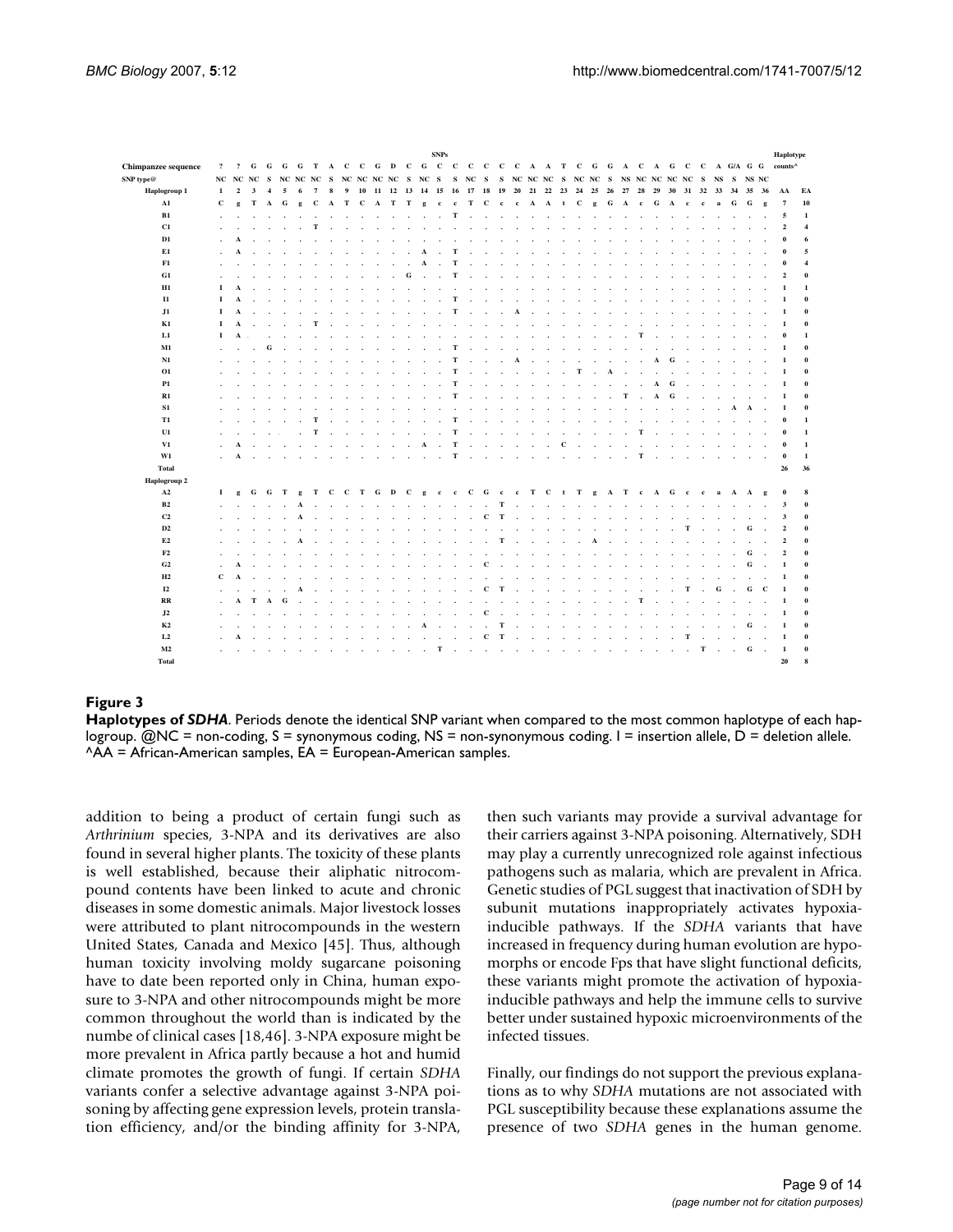

### **Figure 4** A median-joining network groups all *SDHA* haplotypes (Figure 3) on the basis of number of nucleotide differences

**A median-joining network groups all** *SDHA* **haplotypes (Figure 3) on the basis of number of nucleotide differences**. The haplotype RR is probably a recombinant between the two haplogroups. The pie chart for each haplotype depicts the proportional contribution of the African American (filled portion) and the European American (unfilled portion) samples.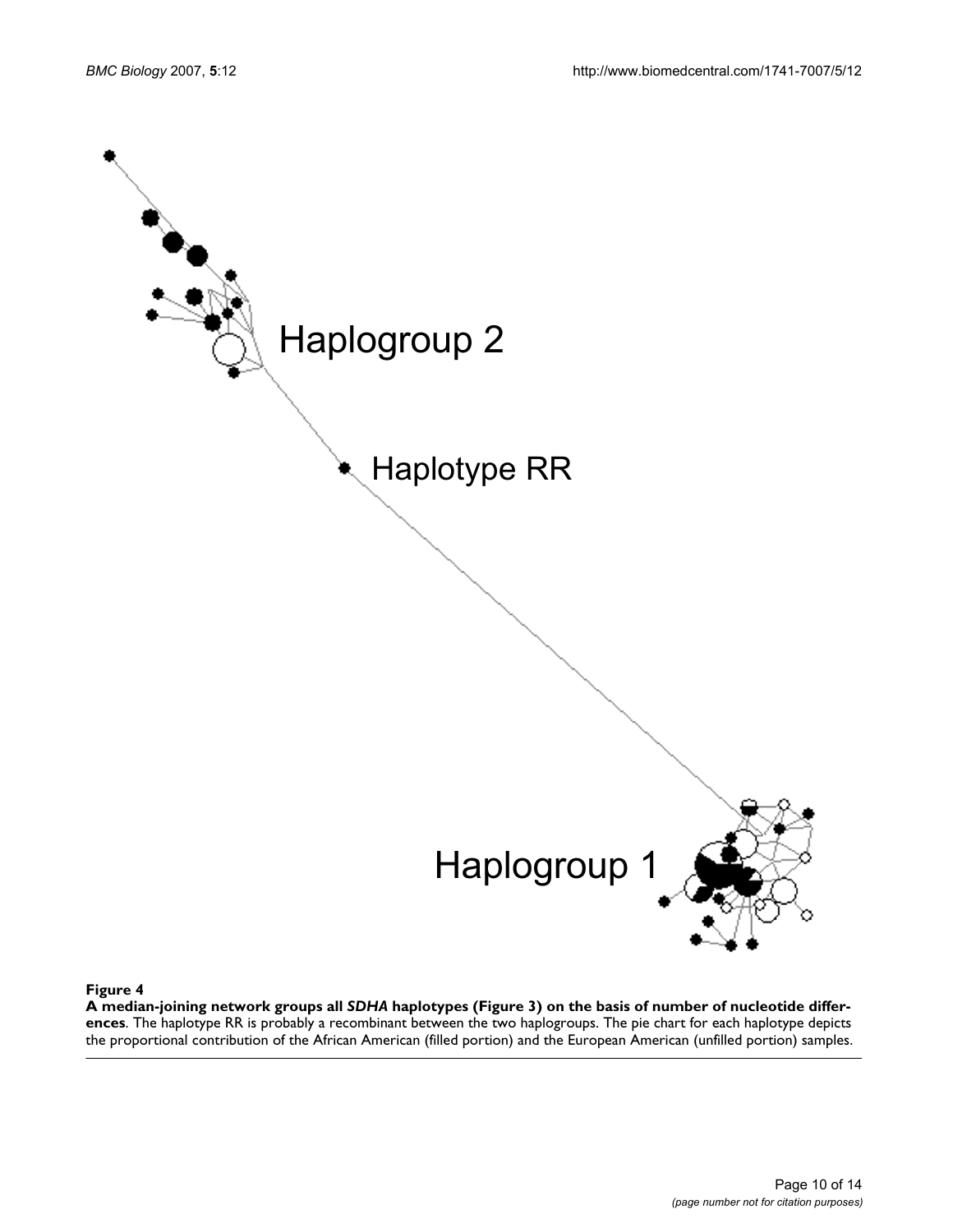Instead, the contrasting patterns of sequence variation between *SDHA* and the PGL genes suggest the presence of two functionally distinct modules in SDH: one formed by the three closely-associated PGL gene products (PGL module), and the other a loosely-interacting, highly-variable *SDHA* protein product. This model provides an alternative explanation as to why *SDHA* mutations do not cause PGL and predicts the following two conditions:

(i) The relative concentration of *SDHA* protein product is much higher (>two-fold) than the PGL module in the paraganglionic tissues. Thus, even a 50% reduction in *SDHA* protein levels, as a result of heterozygous mutations, would not compromise the SDH function in paraganglia to initiate tumor formation.

(ii) The physical interaction between the *SDHA* protein product and the PGL module is loose and kinetically fast during catalysis, thus a mutant *SDHA* protein product could not irreversibly trap a PGL module to initiate tumor formation.

# **Conclusion**

Our findings demonstrate that the *SDHA* gene carries a strong signature of balancing selection in the African American population and that PGL and *SDHA* gene products are subject to distinct selective constraints. Collectively, these data provide new insights into SDH biology and may catalyze further research on the causes and the consequences of the unexpectedly high sequence diversity in the *SDHA* subunit gene.

# **Methods**

# *Samples*

DNA was isolated using standard protocols from samples from 24 unrelated African American and 24 unrelated European American women, which are part of an anonymized sample collection in the Department of Human Genetics at The University of Pittsburgh School of Public Health. The samples were collected under research protocols approved by the internal review board review committee. One African American and two European American samples that failed to amplify multiple *SDHA* exons on repeated attempts were removed from certain analyses, including minor allele frequency calculations, haplotype analysis, and neutrality statistics. We also sequenced the *SDHA* gene in 18 unrelated common chimpanzees (*Pan troglodytes*), which are part of the primate DNA collection in the Department of Human Genetics.

# *PCR and sequencing*

PCR amplification for each exon was performed by using oligonucleotide primers that were designed from the flanking intronic or untranslated sequences of the exons. The primer sequences and the amplicon sizes for each

SDH subunit gene exon are provided in Additional file 5. The PCR amplification was performed using *Taq* polymerase under standard conditions. The PCR amplification of *SDHA* is potentially confounded by the presence of multiple pseudogenes created by genomic duplications. These pseudogenes contain multiple mutations in their coding regions. BLAST analyses of human expressed sequences database in GenBank reveal no evidence for expression of the *SDHA* pseudogenes (data not shown). The PCR primers for specific amplification of the *SDHA* gene were designed so that the 3' ends of the primers were placed at nucleotides that showed divergence from the pseudogenes. The human genome March 2006 sequence assembly at UCSC database indicates that *SDHA* has two complete and one truncated gene duplications within  $\sim$ 3 Mb at chromosome band 3q29 and one truncated duplication  $\sim$ 100 kb centromeric to the functional gene at chromosome band 5p15 [24]. The duplicated *SDHA* copies have 92.5–98.4% sequence identity with the functional gene within the exons and in the flanking introns. This high degree of sequence identity has erroneously led to the designation of some of the fixed nucleotide differences between the functional *SDHA* gene and its pseudogenes as real SNPs in the *SDHA* gene in the dbSNP database. In our experiments, we confirmed the specific amplification of each *SDHA* exon by analyzing the nucleotide positions of the amplicons where there are fixed differences between the functional and the duplicated gene copies (number of fixed nucleotide differences between *SDHA* and its duplicated pseudogenes are indicated in Additional file 5). In addition, we confirmed that all *SDHA* exonic variants, except the rare variants of SNPs 15, 33, and 36, which were observed only once in our whole sample set (i.e. were singletons), are represented by multiple expressed sequence tags (ESTs) in the human EST database at NCBI as determined by BLAST analyses [47]. Taken together, these results confirm that our genomic primers have specifically amplified the exons of the functional *SDHA* gene while avoiding the duplicated pseudogenes.

# *Computational analyses*

The sequenced segments of the genes, including the coding, non-coding and flanking intronic sequences, were conjoined in a single gene-sequence file. This file was then used to enter polymorphism data for each sample using Sequencher™ software (Gene Codes Corporation, Ann Arbor, MI, USA). The sequence files for each sample were used to generate input files for data analyses in population genetic software. Nucleotide diversity, population diversification analyses and departures from Hardy-Weinberg expectations were calculated using Arlequin software (version 2.001) [48]. Tests of neutrality were conducted using DnaSp software (version 4.10) [49]. The phylogenic relationship between the inferred haplotypes was estab-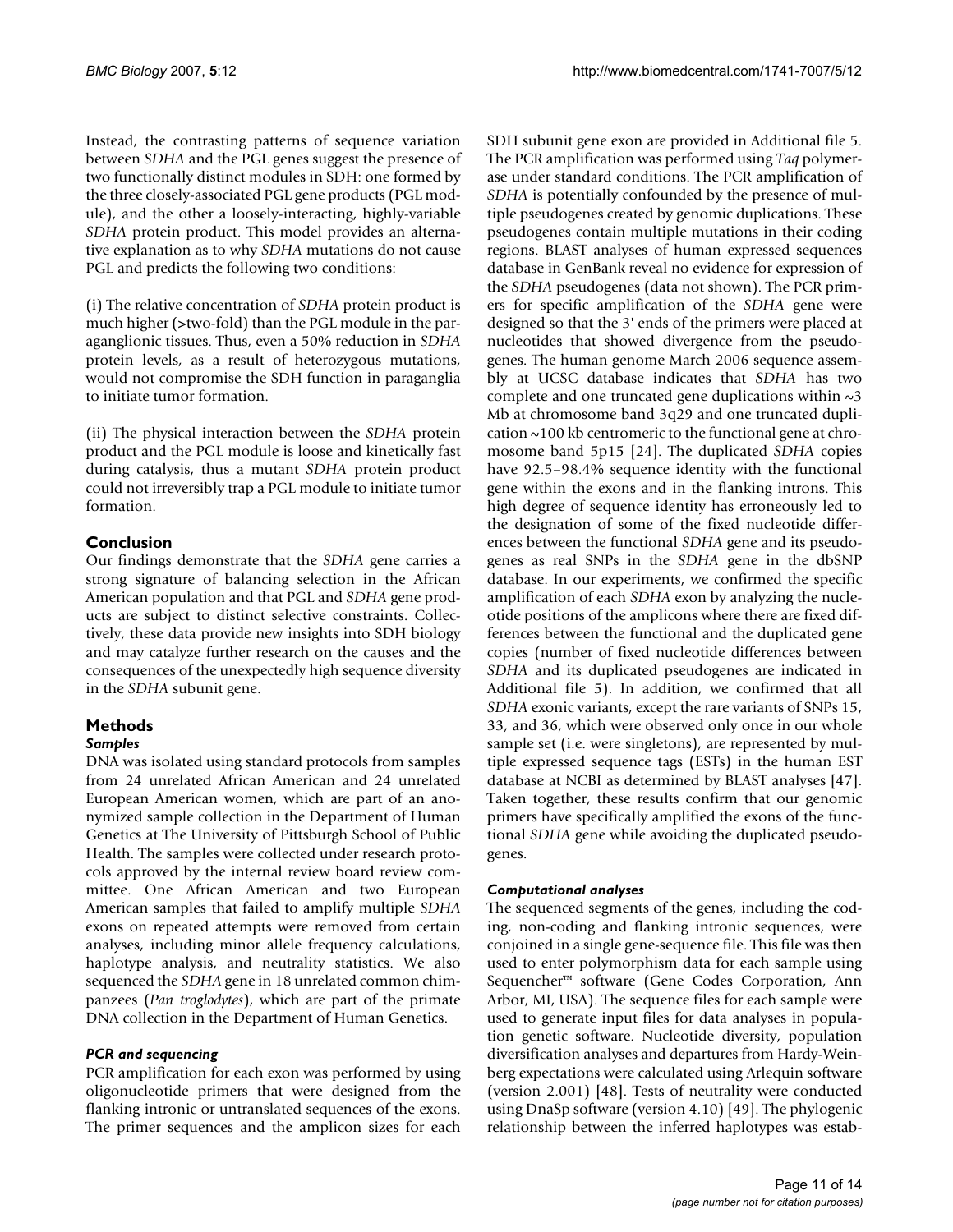lished using Network software (version 4.1) [50]. All software programs were operated on a PC platform. Haplotype analyses and the prediction of tagging SNPs were performed using HAP, a free web-based haplotype analysis software.

### *Sequence databases*

We used the BLAT function of UCSC genome browser to determine the genomic locations of and sequence similarities between *SDHA* genomic duplications [24]. The Ensembl genome browser was used to determine the intron-exon junction, transcription initiation sites, and start/stop codons of the SDH subunit genes [51]. Gene variation data in the SeattleSNP database (August 2006) derived from 24 African American individuals and 23 Europeans [52] were used to compare with our results.

## *Population genetics*

### *Nucleotide diversity*

Two measures of nucleotide diversity were derived using unphased genotypic data:  $π$ , which measures the mean number of differences per nucleotide between two randomly chosen sequences and  $\theta_{s}$ , which measures the proportion of segregating sites under the assumption of an infinite site-neutral model. Both measures estimate the mutation rate,  $\theta_s = 4N_e\mu$ , where N<sub>e</sub> is the effective population size and  $\mu$  is the neutral mutation rate per generation.

In a sample of n chromosomes,  $\pi = \sum_{i < j} \pi_{i,j}/n_c$ , where  $\pi_{i,j}$ is the number of nucleotide differences between *i*th and *j*th DNA sequences and  $n_c = n(n - 1)/2$  and

$$
\theta_s = S/a
$$
, where  $a = \sum_{i=1}^{n-1} 1/i$ 

## *Tests of neutrality*

 $\theta_{\rm s}$  is strongly affected by the existence of deleterious alleles, because such alleles are usually present in low frequencies, but  $\theta_s$  is not affected by the frequency of mutants. Conversely,  $\pi$  is not significantly affected by the presence of rare deleterious alleles because π incorporates the frequency of mutants. If some of the variants in the sample have selective effects, then the estimates of  $\theta_s$  and  $\pi$  will be different. Tajima [53] used the difference between these two estimates to detect selection among the sequences.

Tajima's *D* statistic is calculated as  $D = (\pi - \theta_s)/[Var(\pi \theta_{\rm e}$ ]<sup>1/2</sup>

The value of *D* is expected to be zero for selectively neutral variants in a constant population. A non-zero *D* value is a sign of departure from the neutral model caused by a relative excess (positive *D* values) or deficiency (negative *D* values) of substitutions of various frequencies [54].

Departures from the neutral model of the allelic distributions can also be tested by Fu and Li's *D\** and *F\** test statistics [55]. These tests compare the number of mutations between internal and external branches of a sequence genealogy with their expectations under selective neutrality. *D\** and *F\** tests compare the number of nucleotide variants observed only once in a sample with the total number of nucleotide variants and with the mean pairwise difference between the sequences, respectively. We assessed the significance of neutrality test statistics by comparing the observed test values to those obtained by 10000 coalescent simulations using sample size and number of segregating sites as variables and assuming a standard neutral model with no recombination. Coalescent simulations were performed by DnaSp software (version 4.10).

We used the HKA test for excesses of variation in *SDHA* gene. This test compares whether the level of intra-specific polymorphism parallels the level of nucleotide divergence between two species in a given locus relative to neutrally evolving loci. We used the direct HKA mode in the DNAsp software for locus-by-locus comparison. We also used a software testing maximum likelihood ratio of selection on *SDHA* in a multilocus framework as described previously [34]. Twice the difference of log likelihoods for two competing models is approximately  $\chi^2$  distributed, with the degree of freedom (d.f.) equal to the number of selected loci. We seeded 100000 and 200000 cycles of the Markov chain to run two independent tests on a PC. Both chains provided similar results.

## *Genetic structure of populations*

The genetic structure of populations was investigated by the analysis of molecular variance (AMOVA) approach, as implemented in Arlequin software [48]. This approach is based on the analyses of variance of gene frequencies. The proportion of total variation among populations is estimated by  $F_{ST}$ , Wright's fixation index.

### *Haplotype analyses*

We used HAP, a software employing a highly accurate method for common haplotype prediction from genotype data [56] to calculate minor allele frequencies of all variants. The haplotype resolution employs a phasing method that uses imperfect phylogeny. This method partitions the SNPs into haplotype blocks, and for each block, it predicts the common haplotypes and each individual's haplotype. We used Network (version 4.1), a phylogenetic network analysis software, to generate an evolutionary tree network that links the predicted haplotypes on the basis of their similarity [50].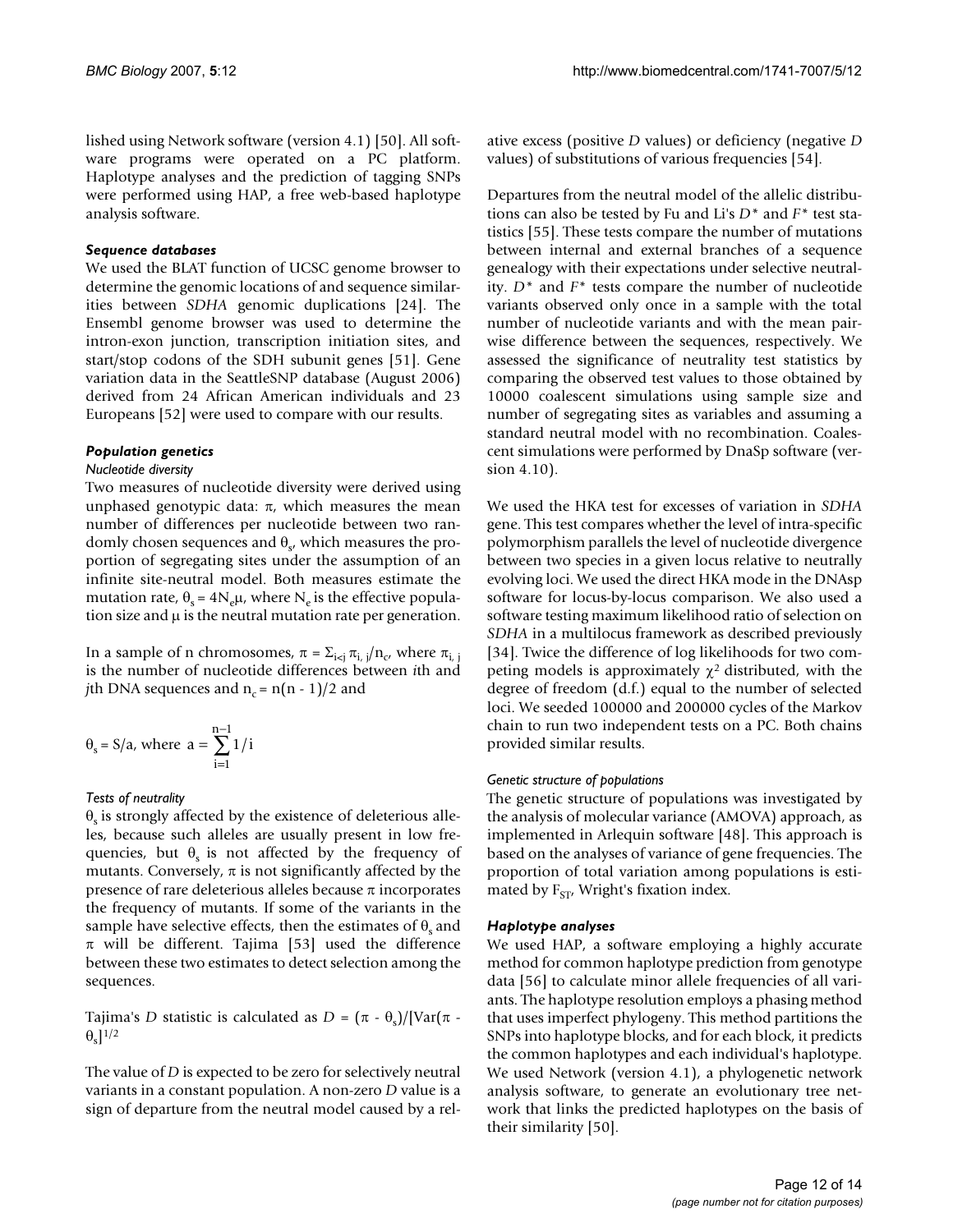## **Authors' contributions**

BEB and REF conceived and designed the study. BEB performed the statistical analyses and drafted the manuscript. REF and ECL revised the manuscript critically for important intellectual content. ECL performed the sequence analyses. BEB and REF obtained funding. All authors read and approved the final manuscript.

# **Additional material**

## **Additional file 1**

*Additional Table 1 – S DH subunit gene variants* Click here for file [\[http://www.biomedcentral.com/content/supplementary/1741-](http://www.biomedcentral.com/content/supplementary/1741-7007-5-12-S1.doc) 7007-5-12-S1.doc]

# **Additional file 2**

*Additional Table 2 – Sequence variants and fixed differences in chimpanzee* SDHA Click here for file [\[http://www.biomedcentral.com/content/supplementary/1741-](http://www.biomedcentral.com/content/supplementary/1741-7007-5-12-S2.doc) 7007-5-12-S2.doc]

# **Additional file 3**

*Additional Table 3 – Locus-by-locus HKA tests of* SDHA *versus neutrally evolving loci* Click here for file [\[http://www.biomedcentral.com/content/supplementary/1741-](http://www.biomedcentral.com/content/supplementary/1741-7007-5-12-S3.doc) 7007-5-12-S3.doc]

# **Additional file 4**

*Additional Table 4 – Haplotype structures of* SDHB*,* SDHC*, and* SDHD Click here for file [\[http://www.biomedcentral.com/content/supplementary/1741-](http://www.biomedcentral.com/content/supplementary/1741-7007-5-12-S4.xls) 7007-5-12-S4.xls]

# **Additional file 5**

*Additional Table 5 – PCR oligonucleotide primers and the amplicon sizes for* SDHA, SDHB, SDHC*, and* SDHD *exons* Click here for file [\[http://www.biomedcentral.com/content/supplementary/1741-](http://www.biomedcentral.com/content/supplementary/1741-7007-5-12-S5.doc) 7007-5-12-S5.doc]

## **Acknowledgements**

We thank Joan W. Willett-Brozick for technical help and three reviewers for helpful suggestions. This research is supported in part by a National Institute of Health grant CA112364 to BEB.

## **References**

- 1. Scheffler IE: **[Molecular genetics of succinate:quinone oxidore](http://www.ncbi.nlm.nih.gov/entrez/query.fcgi?cmd=Retrieve&db=PubMed&dopt=Abstract&list_uids=9594577)[ductase in eukaryotes.](http://www.ncbi.nlm.nih.gov/entrez/query.fcgi?cmd=Retrieve&db=PubMed&dopt=Abstract&list_uids=9594577)** *Prog Nucleic Acid Res Mol Biol* 1998, **60:**267-315.
- 2. Yankovskaya V, Horsefield R, Tornroth S, Luna-Chavez C, Miyoshi H, Leger C, Byrne B, Cecchini G, Iwata S: **[Architecture of succinate](http://www.ncbi.nlm.nih.gov/entrez/query.fcgi?cmd=Retrieve&db=PubMed&dopt=Abstract&list_uids=12560550) [dehydrogenase and reactive oxygen species generation.](http://www.ncbi.nlm.nih.gov/entrez/query.fcgi?cmd=Retrieve&db=PubMed&dopt=Abstract&list_uids=12560550)** *Science* 2003, **299:**700-704.
- 3. Sun F, Huo X, Zhai Y, Wang A, Xu J, Su D, Bartlam M, Rao Z: **[Crystal](http://www.ncbi.nlm.nih.gov/entrez/query.fcgi?cmd=Retrieve&db=PubMed&dopt=Abstract&list_uids=15989954) [structure of mitochondrial respiratory membrane protein](http://www.ncbi.nlm.nih.gov/entrez/query.fcgi?cmd=Retrieve&db=PubMed&dopt=Abstract&list_uids=15989954) [complex II.](http://www.ncbi.nlm.nih.gov/entrez/query.fcgi?cmd=Retrieve&db=PubMed&dopt=Abstract&list_uids=15989954)** *Cell* 2005, **121:**1043-1057.
- 4. Baysal BE, Ferrell RE, Wilett-Brozick JE, Lawrence EC, Myssiorek D, Bosch A, van der Mey A, Taschner PEM, Rubinstein WS, Myers EN, Richard CW III, Cornelisse CJ, Devilee P, Devlin B: **[Mutations in](http://www.ncbi.nlm.nih.gov/entrez/query.fcgi?cmd=Retrieve&db=PubMed&dopt=Abstract&list_uids=10657297) [SDHD, a mitochondrial complex II gene, in hereditary para](http://www.ncbi.nlm.nih.gov/entrez/query.fcgi?cmd=Retrieve&db=PubMed&dopt=Abstract&list_uids=10657297)[ganglioma.](http://www.ncbi.nlm.nih.gov/entrez/query.fcgi?cmd=Retrieve&db=PubMed&dopt=Abstract&list_uids=10657297)** *Science* 2000, **287:**848-851.
- 5. Niemann S, Muller U: **[Mutations in SDHC cause autosomal](http://www.ncbi.nlm.nih.gov/entrez/query.fcgi?cmd=Retrieve&db=PubMed&dopt=Abstract&list_uids=11062460) [dominant paraganglioma, type 3.](http://www.ncbi.nlm.nih.gov/entrez/query.fcgi?cmd=Retrieve&db=PubMed&dopt=Abstract&list_uids=11062460)** *Nat Genet* 2000, **26:**268-270.
- 6. Astuti D, Latif F, Dallol A, Dahia PL, Douglas F, George E, Skoldberg F, Husebye ES, Eng C, Maher ER: **[Gene mutations in the succi](http://www.ncbi.nlm.nih.gov/entrez/query.fcgi?cmd=Retrieve&db=PubMed&dopt=Abstract&list_uids=11404820)[nate dehydrogenase subunit sdhb cause susceptibility to](http://www.ncbi.nlm.nih.gov/entrez/query.fcgi?cmd=Retrieve&db=PubMed&dopt=Abstract&list_uids=11404820) familial pheochromocytoma and to familial paraganglioma.** *Am J Hum Genet* 2001, **69:**49-54.
- 7. Baysal BE, Willett-Brozick JE, Lawrence EC, Drovdlic CM, Savul SA, McLeod DR, Yee HA, Brackmann DE, Slattery WH III, Myers EN, Ferrell RE, Rubinstein WS: **[Prevalence of SDHB, SDHC, and SDHD](http://www.ncbi.nlm.nih.gov/entrez/query.fcgi?cmd=Retrieve&db=PubMed&dopt=Abstract&list_uids=11897817) [germline mutations in clinic patients with head and neck](http://www.ncbi.nlm.nih.gov/entrez/query.fcgi?cmd=Retrieve&db=PubMed&dopt=Abstract&list_uids=11897817) [paragangliomas.](http://www.ncbi.nlm.nih.gov/entrez/query.fcgi?cmd=Retrieve&db=PubMed&dopt=Abstract&list_uids=11897817)** *J Med Genet* 2002, **39:**178-183.
- 8. Baysal BE, Willett-Brozick JE, Filho PA, Lawrence EC, Myers EN, Ferrell RE: **[An Alu-mediated partial SDHC deletion causes famil](http://www.ncbi.nlm.nih.gov/entrez/query.fcgi?cmd=Retrieve&db=PubMed&dopt=Abstract&list_uids=15342702)[ial and sporadic paraganglioma.](http://www.ncbi.nlm.nih.gov/entrez/query.fcgi?cmd=Retrieve&db=PubMed&dopt=Abstract&list_uids=15342702)** *J Med Genet* 2004, **41:**703-709.
- 9. Bayley JP, Devilee P, Taschner PE: **[The SDH mutation database:](http://www.ncbi.nlm.nih.gov/entrez/query.fcgi?cmd=Retrieve&db=PubMed&dopt=Abstract&list_uids=16288654) [an online resource for succinate dehydrogenase sequence](http://www.ncbi.nlm.nih.gov/entrez/query.fcgi?cmd=Retrieve&db=PubMed&dopt=Abstract&list_uids=16288654) variants involved in pheochromocytoma, paraganglioma and [mitochondrial complex II deficiency.](http://www.ncbi.nlm.nih.gov/entrez/query.fcgi?cmd=Retrieve&db=PubMed&dopt=Abstract&list_uids=16288654)** *BMC Med Genet* 2005, **6:**39.
- 10. Schiavi F, Boedeker CC, Bausch B, Peczkowska M, Gomez CF, Strassburg T, Pawlu C, Buchta M, Salzmann M, Hoffmann MM, Berlis A, Brink I, Cybulla M, Muresan M, Walter MA, Forrer F, Valimaki M, Kawecki A, Szutkowski Z, Schipper J, Walz MK, Pigny P, Bauters C, Willet-Brozick JE, Baysal BE, Januszewicz A, Eng C, Opocher G, Neumann HP: **[Predictors and prevalence of paraganglioma syn](http://www.ncbi.nlm.nih.gov/entrez/query.fcgi?cmd=Retrieve&db=PubMed&dopt=Abstract&list_uids=16249420)[drome associated with mutations of the SDHC gene.](http://www.ncbi.nlm.nih.gov/entrez/query.fcgi?cmd=Retrieve&db=PubMed&dopt=Abstract&list_uids=16249420)** *JAMA* 2005, **294:**2057-2063.
- 11. Dahia PL, Ross KN, Wright ME, Hayashida CY, Santagata S, Barontini M, Kung AL, Sanso G, Powers JF, Tischler AS, Hodin R, Heitritter S, Moore F, Dluhy R, Sosa JA, Ocal IT, Benn DE, Marsh DJ, Robinson BG, Schneider K, Garber J, Arum SM, Korbonits M, Grossman A, Pigny P, Toledo SP, Nose V, Li C, Stiles CD: **[A HIF1alpha regulatory loop](http://www.ncbi.nlm.nih.gov/entrez/query.fcgi?cmd=Retrieve&db=PubMed&dopt=Abstract&list_uids=16103922) [links hypoxia and mitochondrial signals in pheochromocyto](http://www.ncbi.nlm.nih.gov/entrez/query.fcgi?cmd=Retrieve&db=PubMed&dopt=Abstract&list_uids=16103922)[mas.](http://www.ncbi.nlm.nih.gov/entrez/query.fcgi?cmd=Retrieve&db=PubMed&dopt=Abstract&list_uids=16103922)** *PLoS Genet* 2005, **1:**72-80.
- Selak MA, Armour SM, MacKenzie ED, Boulahbel H, Watson DG, Mansfield KD, Pan Y, Simon MC, Thompson CB, Gottlieb E: **[Succi](http://www.ncbi.nlm.nih.gov/entrez/query.fcgi?cmd=Retrieve&db=PubMed&dopt=Abstract&list_uids=15652751)[nate links TCA cycle dysfunction to oncogenesis by inhibiting](http://www.ncbi.nlm.nih.gov/entrez/query.fcgi?cmd=Retrieve&db=PubMed&dopt=Abstract&list_uids=15652751) [HIF-alpha prolyl hydroxylase.](http://www.ncbi.nlm.nih.gov/entrez/query.fcgi?cmd=Retrieve&db=PubMed&dopt=Abstract&list_uids=15652751)** *Cancer Cell* 2005, **7:**77-85.
- 13. Piruat JI, Pintado CO, Ortega-Saenz P, Roche M, Lopez-Barneo J: **[The](http://www.ncbi.nlm.nih.gov/entrez/query.fcgi?cmd=Retrieve&db=PubMed&dopt=Abstract&list_uids=15572694) [mitochondrial SDHD gene is required for early embryogen](http://www.ncbi.nlm.nih.gov/entrez/query.fcgi?cmd=Retrieve&db=PubMed&dopt=Abstract&list_uids=15572694)esis, and its partial deficiency results in persistent carotid body glomus cell activation with full responsiveness to [hypoxia.](http://www.ncbi.nlm.nih.gov/entrez/query.fcgi?cmd=Retrieve&db=PubMed&dopt=Abstract&list_uids=15572694)** *Mol Cell Biol* 2004, **24:**10933-10940.
- 14. Astrom K, Cohen JE, Willett-Brozick JE, Aston CE, Baysal BE: **[Alti](http://www.ncbi.nlm.nih.gov/entrez/query.fcgi?cmd=Retrieve&db=PubMed&dopt=Abstract&list_uids=12811540)[tude is a phenotypic modifier in hereditary paraganglioma](http://www.ncbi.nlm.nih.gov/entrez/query.fcgi?cmd=Retrieve&db=PubMed&dopt=Abstract&list_uids=12811540) [type 1: evidence for an oxygen-sensing defect.](http://www.ncbi.nlm.nih.gov/entrez/query.fcgi?cmd=Retrieve&db=PubMed&dopt=Abstract&list_uids=12811540)** *Hum Genet* 2003, **113:**228-237.
- 15. Alexi T, Hughes PE, Faull RL, Williams CE: **[3-Nitropropionic acid's](http://www.ncbi.nlm.nih.gov/entrez/query.fcgi?cmd=Retrieve&db=PubMed&dopt=Abstract&list_uids=9721909) [lethal triplet: cooperative pathways of neurodegeneration.](http://www.ncbi.nlm.nih.gov/entrez/query.fcgi?cmd=Retrieve&db=PubMed&dopt=Abstract&list_uids=9721909)** *Neuroreport* 1998, **9:**R57-R64.
- 16. Ming L: **[Moldy sugarcane poisoning a case report with a brief](http://www.ncbi.nlm.nih.gov/entrez/query.fcgi?cmd=Retrieve&db=PubMed&dopt=Abstract&list_uids=7629905) [review.](http://www.ncbi.nlm.nih.gov/entrez/query.fcgi?cmd=Retrieve&db=PubMed&dopt=Abstract&list_uids=7629905)** *J Toxicol Clin Toxicol* 1995, **33:**363-367.
- 17. Brouillet E, Jacquard C, Bizat N, Blum D: **[3-Nitropropionic acid: a](http://www.ncbi.nlm.nih.gov/entrez/query.fcgi?cmd=Retrieve&db=PubMed&dopt=Abstract&list_uids=16300642) [mitochondrial toxin to uncover physiopathological mecha](http://www.ncbi.nlm.nih.gov/entrez/query.fcgi?cmd=Retrieve&db=PubMed&dopt=Abstract&list_uids=16300642)nisms underlying striatal degeneration in Huntington's dis[ease.](http://www.ncbi.nlm.nih.gov/entrez/query.fcgi?cmd=Retrieve&db=PubMed&dopt=Abstract&list_uids=16300642)** *J Neurochem* 2005, **95:**1521-1540.
- 18. Ludolph AC, He F, Spencer PS, Hammerstad J, Sabri M: **[3-Nitropro](http://www.ncbi.nlm.nih.gov/entrez/query.fcgi?cmd=Retrieve&db=PubMed&dopt=Abstract&list_uids=1782616)[pionic acid-exogenous animal neurotoxin and possible](http://www.ncbi.nlm.nih.gov/entrez/query.fcgi?cmd=Retrieve&db=PubMed&dopt=Abstract&list_uids=1782616) [human striatal toxin.](http://www.ncbi.nlm.nih.gov/entrez/query.fcgi?cmd=Retrieve&db=PubMed&dopt=Abstract&list_uids=1782616)** *Can J Neurol Sci* 1991, **18:**492-498.
- 19. Huang LS, Sun G, Cobessi D, Wang AC, Shen JT, Tung EY, Anderson VE, Berry EA: **[3-nitropropionic acid is a suicide inhibitor of](http://www.ncbi.nlm.nih.gov/entrez/query.fcgi?cmd=Retrieve&db=PubMed&dopt=Abstract&list_uids=16371358) [mitochondrial respiration that, upon oxidation by complex](http://www.ncbi.nlm.nih.gov/entrez/query.fcgi?cmd=Retrieve&db=PubMed&dopt=Abstract&list_uids=16371358) II, forms a covalent adduct with a catalytic base arginine in [the active site of the enzyme.](http://www.ncbi.nlm.nih.gov/entrez/query.fcgi?cmd=Retrieve&db=PubMed&dopt=Abstract&list_uids=16371358)** *J Biol Chem* 2006, **281:**5965-5972.
- 20. Bourgeron T, Rustin P, Chretien D, Birch-Machin M, Bourgeois M, Viegas-Pequignot E, Munnich A, Rotig A: **[Mutation of a nuclear](http://www.ncbi.nlm.nih.gov/entrez/query.fcgi?cmd=Retrieve&db=PubMed&dopt=Abstract&list_uids=7550341) [succinate dehydrogenase gene results in mitochondrial res](http://www.ncbi.nlm.nih.gov/entrez/query.fcgi?cmd=Retrieve&db=PubMed&dopt=Abstract&list_uids=7550341)[piratory chain deficiency.](http://www.ncbi.nlm.nih.gov/entrez/query.fcgi?cmd=Retrieve&db=PubMed&dopt=Abstract&list_uids=7550341)** *Nat Genet* 1995, **11:**144-149.